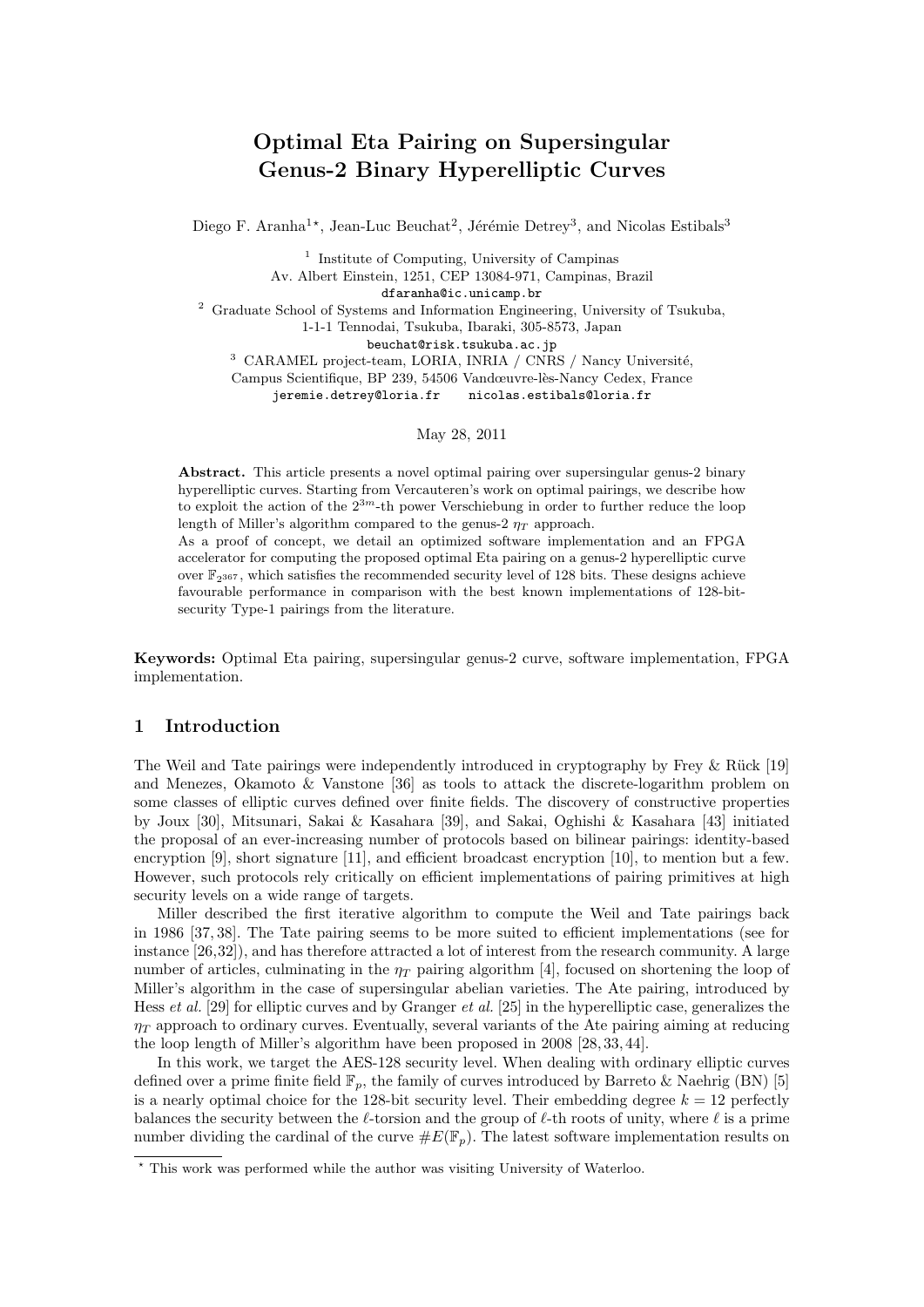these curves by Aranha et al. report computation times below one millisecond on a single core of an Intel Core i7 processor [1].

Supersingular curves over  $\mathbb{F}_{2m}$  and  $\mathbb{F}_{3m}$  are better suited to hardware implementation, and offer more efficient point doubling and tripling formulae than BN-curves. Moreover, supersingularity allows the use of a distortion map and thus provides Type-1 (or symmetric) pairings [20], which cannot be obtained with ordinary curves. However, the embedding degree of a supersingular elliptic curve is always less than or equal to 6 [36]. As a consequence, the security on the curve is too high with respect to the security of the group of  $\ell$ -th roots of unity, and one has to consider curves defined over very large finite fields. Therefore, most of the hardware accelerators are struggling to achieve the AES-128 level of security (see for instance [8] for a comprehensive bibliography). Software implementations at this security level have for instance been reported in  $[3, 7]$ . However, the computation of a pairing is at least 6 times faster on a BN curve [6].

To mitigate the effect of the bounded embedded degree, Estibals has proposed to consider supersingular elliptic curves over field extensions of moderately-composite degree [16]. Curves are then vulnerable to Weil descent attacks [23], but a careful analysis has allowed him to maintain the security above the 128-bit threshold. As a proof of concept, he has designed a compact Field-Programmable Gate Array (FPGA) accelerator for computing the Tate pairing on a supersingular elliptic curve defined over  $\mathbb{F}_{3^{5\text{-}97}}$ . Even though he targeted his architecture to low-resource hardware, his timings are very close to those of software implementations of BN curves.

Yet another way to reduce the size of the base field of the Tate pairing in the supersingular case is to consider a genus-2 binary hyperelliptic curve with embedding degree  $k = 12$  [21], which is the solution investigated in this work. We indeed show that, thanks to a novel pairing algorithm, these curves can be actually made very effective in the context of software implementations and hardware accelerators for embedded systems.

This paper is organized as follows: after a general reminder on the hyperelliptic Tate pairing (Section 2) and on the Eta pairing on in the case of those particular curves (Section 3), we describe a novel optimal Eta pairing algorithm that further reduces the loop length of Miller's algorithm compared to the  $\eta_T$  approach [4] (Section 4). We then present an optimized software implementation (Section 5) and a low-area FPGA accelerator (Section 6) for the proposed pairing algorithm. We discuss our results and conclude in Section 7.

## 2 Background Material and Notations

In this section, we briefly recall a few definitions and results about hyperelliptic curves, and more precisely the Tate pairing on such curves. For more details, we refer the interested reader to [14,25].

#### 2.1 Reminder on Hyperelliptic Curves

Let C be an imaginary nonsingular hyperelliptic curve of genus g defined over the finite field  $\mathbb{F}_q$ , where  $q = p^m$  and p is a prime, and whose affine part is given by the equation

$$
y^2 + h(x)y = f(x),
$$

where f,  $h \in \mathbb{F}_q[x]$ , deg  $f = 2g + 1$ , and deg  $h \leq g$ .

For any algebraic extension  $\mathbb{F}_{q^d}$  of  $\mathbb{F}_q$ , we define the set of  $\mathbb{F}_{q^d}$ -rational points of C as  $C(\mathbb{F}_{q^d})$  $\{(x,y)\in \mathbb{F}_{q^d}\times\mathbb{F}_{q^d}\mid y^2+h(x)y=f(x)\}\cup\{P_{\infty}\}\,$ , where  $P_{\infty}$  is the point at infinity of the curve. For simplicity's sake, we also write  $C = C(\overline{\mathbb{F}}_q)$ . Additionally, denoting by  $\phi_q$  the q-th power Frobenius morphism  $\phi_q: C \to C$ ,  $(x, y) \mapsto (x^q, y^q)$ , and  $P_\infty \mapsto P_\infty$ , note that a point  $P \in C$  is  $\mathbb{F}_{q^d}$ -rational if and only if  $\phi_q^d(P) = P$ .

We then denote by  $\text{Jac}_C$  the Jacobian of C, which is an abelian variety of dimension g defined over  $\mathbb{F}_q$ , and whose elements are represented by the divisor class group of degree-0 divisors  $Pic_C^0 =$  $Div_C^0$   $\overline{P}$ rinc<sub>*C*</sub>. In other words, two degree-0 divisors D and D' belong to the same equivalence class  $\overline{D} \in \text{Jac}_C$  if and only if there exists a non-zero rational function  $z \in \overline{\mathbb{F}}_q(C)^*$  such that  $D' = D + \text{div}(z)$ . Naturally extending the Frobenius map to divisors as  $\phi_q : \sum_{P \in C} n_P(P) \mapsto$  $\sum_{P \in C} n_P(\phi_q(P))$ , we say that D is  $\mathbb{F}_{q^d}$ -rational if and only if  $\phi_q^d(D) = D$ .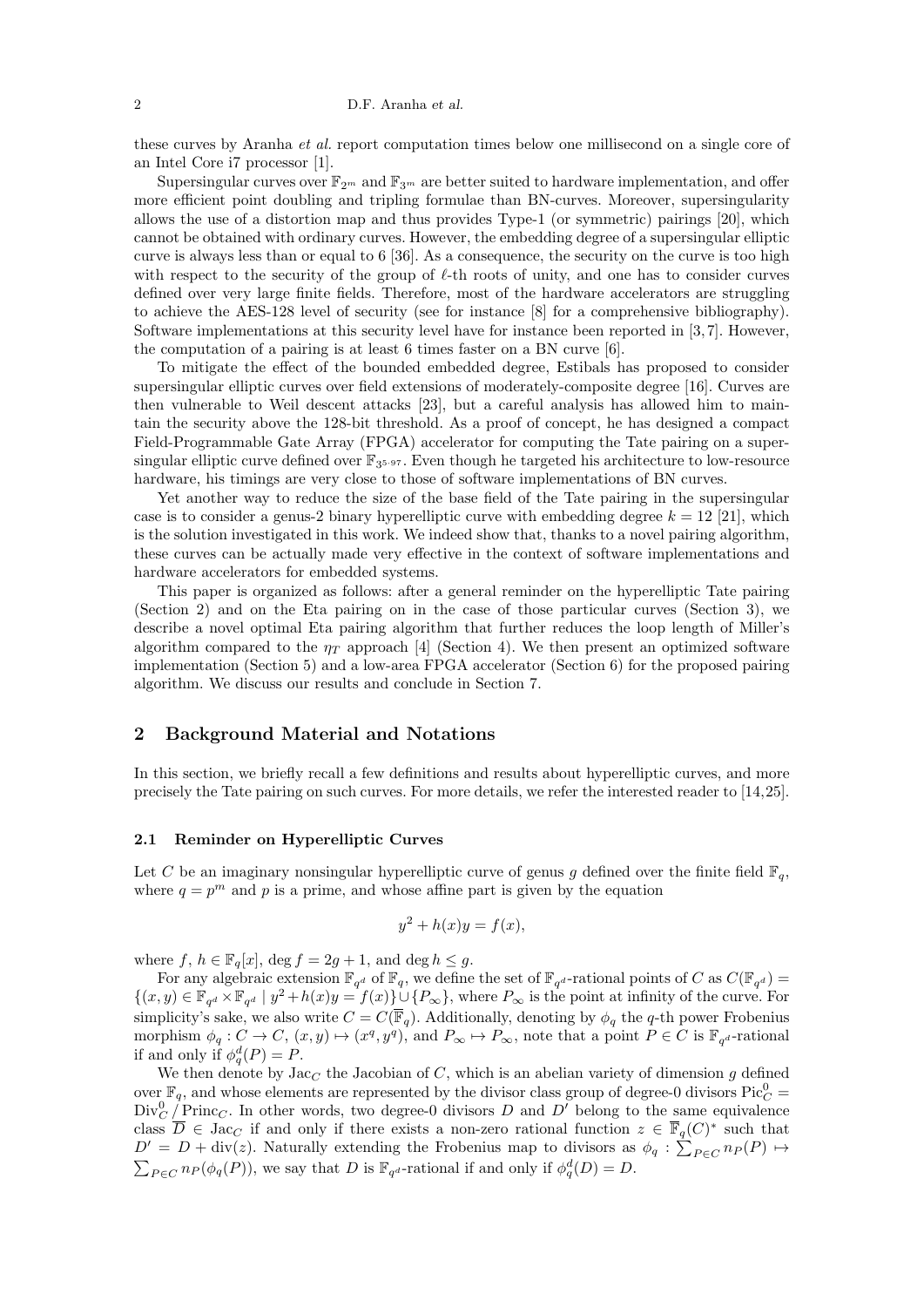It can also be shown that any divisor class  $\overline{D} \in \text{Jac}_{C}(\mathbb{F}_{q^d})$  can be uniquely represented by an  $\mathbb{F}_{q^d}$ -rational reduced divisor  $\rho(\overline{D}) = \sum_{i=1}^r (P_i) - r(P_{\infty})$ , with  $r \leq g$ ,  $P_i \neq P_{\infty}$ , and  $P_i \neq -P_j$ for  $i \neq j$ , where the negative of a point  $P = (x, y)$  is given via the hyperelliptic involution by  $-P = (x, -y - h(x))$ . In the following, we also denote by  $\epsilon(\overline{D}) = \sum_{i=1}^{r} (P_i)$  the effective part of  $\rho(D)$ .

Using the Mumford representation, any non-zero  $\mathbb{F}_{q^d}$ -rational reduced divisor  $D = \rho(\overline{D})$  (and therefore any non-zero element of the Jacobian Jac<sub>C</sub> ( $\mathbb{F}_{q^d}$ )) can be associated with a unique pair of polynomials  $[u(x), v(x)]$ , with  $u, v \in \mathbb{F}_{q^d}[x]$  and such that u is monic,  $deg(v) < deg(u) = r \leq g$ , and  $u \mid v^2 + vh - f$ . Furthermore, given two reduced divisors  $D_1$  and  $D_2$  in Mumford representation, Cantor's algorithm [12] can be used to compute the Mumford representation of  $\rho(D_1 + D_2)$ , the reduced divisor corresponding to their sum on the Jacobian.

#### 2.2 Hyperelliptic Tate Pairing

Let  $\ell$  be a prime dividing  $\#\operatorname{Jac}_C(\mathbb{F}_q)$  and coprime to q. Let also k be the corresponding embedding degree, *i.e.*, the smallest integer such that  $\ell \mid q^k - 1$ . We denote by  $\text{Jac}_C(\mathbb{F}_{q^k})[\ell]$  the  $\mathbb{F}_{q^k}$ -rational  $\ell$ -torsion subgroup of Jac<sub>C</sub>. The Tate pairing on C is then the well-defined, non-degenerate, and bilinear map

$$
\langle.,.\rangle_{\ell} : \mathrm{Jac}_{C}(\mathbb{F}_{q^k})[\ell] \times \mathrm{Jac}_{C}(\mathbb{F}_{q^k})/\ell \mathrm{Jac}_{C}(\mathbb{F}_{q^k}) \to \mathbb{F}_{q^k}^*/(\mathbb{F}_{q^k}^*)^{\ell},
$$

defined as  $\langle \overline{D}_1, \overline{D}_2 \rangle_\ell \equiv f_{\ell, D_1}(D_2)$ , where  $D_1$  and  $D_2$  represent the divisor classes  $\overline{D}_1$  and  $\overline{D}_2$ , respectively, and such that they have disjoint supports: supp $(D_1) \cap \text{supp}(D_2) = \emptyset$ . Moreover, for any integer n and any  $\mathbb{F}_{q^k}$ -rational divisor D, the notation  $f_{n,D}$  denotes the Miller function in  $\mathbb{F}_{q^k}(C)^*$  which is defined (up to a non-zero constant multiple) by its divisor such that  $\text{div}(f_{n,D}) =$  $nD - [n]D$ , where  $[n]D = \rho(nD)$ . In the case of the Tate pairing, since  $\overline{D}_1 \in \text{Jac}_C[\ell]$ , we have  $[\ell]D_1 = 0$  and  $\text{div}(f_{\ell,D_1}) = \ell D_1.$ 

So as to obtain a unique value for the Tate pairing, we also define the reduced Tate pairing as  $e: (\overline{D}_1, \overline{D}_2) \mapsto \langle \overline{D}_1, \overline{D}_2 \rangle_{\ell}^{(q^k-1)/\ell} \in \mu_{\ell}$ , with  $\mu_{\ell} \subseteq \mathbb{F}_{q^k}^*$  the subgroup of  $\ell$ -th roots of unity. Note that for any L such that  $\ell | L | q^k - 1$ , we also have  $e(\overline{D}_1, \overline{D}_2) = \langle \overline{D}_1, \overline{D}_2 \rangle_L^{(q^k-1)/L}$  $L^{(q-1)/L}$ .

Ensuring that there is no element of order  $\ell^2$  in  $\text{Jac}_C(\mathbb{F}_{q^k})$ , we can also show that there is a natural isomorphism between the quotient  $\text{Jac}_C(\mathbb{F}_{q^k})/\ell \text{Jac}_C(\mathbb{F}_{q^k})$  and  $\text{Jac}_C(\mathbb{F}_{q^k})[\ell]$ . We can then identify these two groups, and define the Tate pairing on the domain  $\text{Jac}_C(\mathbb{F}_{q^k})[\ell] \times \text{Jac}_C(\mathbb{F}_{q^k})[\ell].$ 

The actual computation of the (reduced) Tate pairing is achieved thanks to Miller's algorithm [37,38], which is based on the observation that, for any integer n, n', and for any  $\mathbb{F}_{q^k}$ -rational divisor D, one can take the function  $f_{n+n',D} = f_{n,D} \cdot f_{n',D} \cdot g_{[n]D,[n']D}$ , where  $g_{[n]D,[n']D} \in \mathbb{F}_{q^k}(C)^*$ is such that  $\text{div}(g_{[n]D,[n']D}) = [n]D + [n']D - [n+n']D$ . Note that the function  $g_{[n]D,[n']D}$  can be explicitly obtained from the computation of  $[n+n']D = \rho([n]D + [n']D)$  by Cantor's algorithm. See for instance [25, Algorithm 2] for more details. Therefore, computing  $f_{\ell,D_1}(D_2)$  is tantamount to computing  $[\ell]D_1$  on  $\text{Jac}_C(\mathbb{F}_{q^k})$  by means of any suitable scalar multiplication algorithm (e.g., addition chain or double-and-add) while keeping track of the  $g_{[n]D_1,[n']D_1}$  functions given by Cantor's algorithm and evaluating them at the divisor  $D_2$ . Miller's algorithm, based on the double-andadd approach, thus has a complexity of  $\lfloor \log_2(\ell) \rfloor + \text{wg}(\ell) - 1$  iterations (*i.e.*, evaluations of such  $g_{[n]D_1,[n']D_1}$  functions), where wg( $\ell$ ) denotes the Hamming weight of  $\ell$ .

Finally, let  $u_{\infty}$  be an  $\mathbb{F}_q$ -rational uniformizer at  $P_{\infty}$  (*i.e.*, ord $P_{\infty}(u_{\infty}) = 1$ ). For any function  $z \in \overline{\mathbb{F}}_q(C)^*$ , we denote by  $lc_{\infty}(z) = (u_{\infty}^{-\text{ord}_{P_{\infty}}(z)} \cdot z)(P_{\infty})$  the leading coefficient of z expressed as a Laurent series in  $u_{\infty}$ . Restricting the domain of the Tate pairing to  $\overline{D}_1 \in \text{Jac}_{C}(\mathbb{F}_q)[\ell]$ , one can easily check that  $lc_{\infty}(f_{\ell,D_1}) \in \mathbb{F}_q^*$  with  $D_1 = \rho(\overline{D}_1)$ . We can then apply [25, Lemma 1] to show that we can simply compute the Tate pairing as  $\langle \overline{D}_1, \overline{D}_2 \rangle_\ell = f_{\ell, D_1}(\epsilon(\overline{D}_2))$ , as long as  $\text{supp}(D_1) \cap \text{supp}(\epsilon(\overline{D}_2)) =$ 0. This last condition is ensured by taking  $\overline{D}_2 \in \text{Jac}_C(\mathbb{F}_{q^k})[\ell] \setminus \text{Jac}_C(\mathbb{F}_q)[\ell].$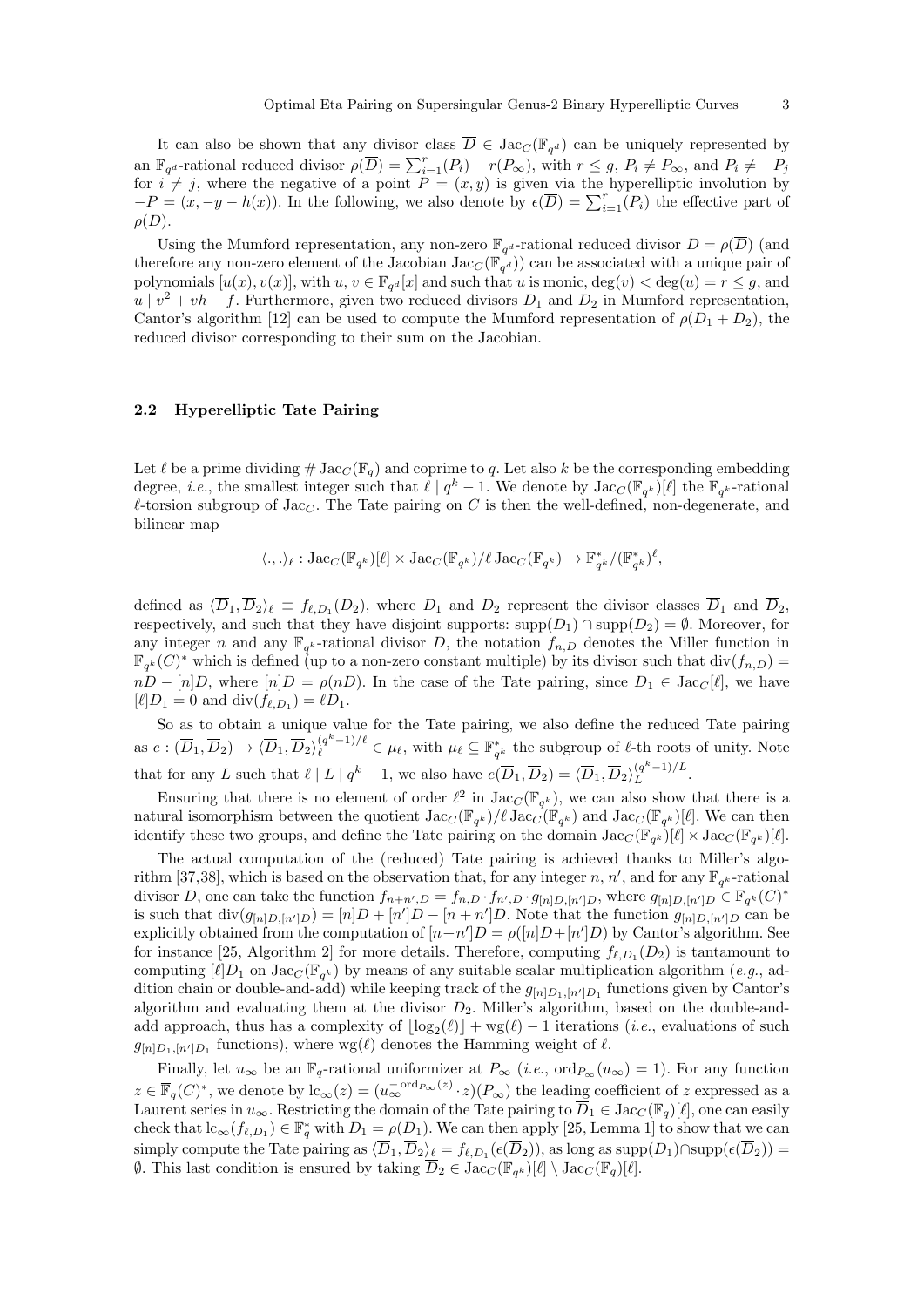# 3 Eta Pairing on Supersingular Genus-2 Binary Curves

#### 3.1 Curve Definition and Basic Properties

In this work, we consider the family of supersingular genus-2 hyperelliptic curves defined over  $\mathbb{F}_2$ by the following equation:

$$
C_d: y^2 + y = x^5 + x^3 + d,
$$

where  $d \in \mathbb{F}_2$ . Because of their supersingularity, which provides them with a very efficient arithmetic, along with their embedding degree of 12, which is the highest among all supersingular genus-2 curves, these curves are a target of choice for implementing pairing-based cryptography. They have therefore already been studied in this context in several articles [4, 13, 21, 34, 42].

For m a positive integer coprime to 6, the cardinality of the Jacobian of  $C_d$  over  $\mathbb{F}_{2^m}$ , denoted by  $L$ , is given by

$$
L = \# \operatorname{Jac}_{C_d}(\mathbb{F}_{2^m}) = 2^{2m} + \delta 2^{(3m+1)/2} + 2^m + \delta 2^{(m+1)/2} + 1,
$$

where the value of  $\delta$  is

$$
\delta = \begin{cases}\n(-1)^d & \text{when } m \equiv 1, 7, 17, \text{ or } 23 \pmod{24}, \text{ and} \\
-(-1)^d & \text{when } m \equiv 5, 11, 13, \text{ or } 19 \pmod{24}.\n\end{cases}
$$

The embedding degree of  $C_d$  is  $k = 12$ , and  $\# \operatorname{Jac}_{C_d}(\mathbb{F}_{2^m}) \mid 2^{12m} - 1$ . The Tate pairing and its variants will then map into the degree-12 extension  $\mathbb{F}_{2^{12m}}$ , which we represent as the tower field  $\mathbb{F}_{2^{12m}} \cong \mathbb{F}_{2^m}[\tau, s_{\tau,0}]$  where  $\tau \in \mathbb{F}_{2^6}$  is such that  $\tau^6 + \tau^5 + \tau^3 + \tau^2 + 1 = 0$ , and  $s_{\tau,0} \in \mathbb{F}_{2^{12}}$  is such that  $s_{\tau,0}^2 + s_{\tau,0} + \tau^5 + \tau^3 = 0.$ 

#### 3.2 Distortion Maps

Since  $C_d$  is supersingular, it has non-trivial distortion maps [22,45] embedding  $\text{Jac}_{C_d}(\mathbb{F}_{2^m})$  into distinct subgroups of  $\text{Jac}_{C_d}(\mathbb{F}_{2^{12m}})$ . Such a distortion map will then allow us to construct Type-1 pairings [20], such as the modified Tate pairing described in the next section. An exhaustive study of the distortion maps of  $\text{Jac}_{C_d}$  is given by Galbraith *et al.* in [22], of which we now recall the key results.

From [22, Sec. 8], the automorphisms of  $C_d$  are of the form

$$
\sigma_{\omega} : (x, y) \mapsto (x + \omega, y + s_{\omega,2}x^2 + s_{\omega,1}x + s_{\omega,0}),
$$

where  $\omega$  is a root of the polynomial  $x^{16} + x^8 + x^2 + x$ ,  $s_{\omega,2} = \omega^8 + \omega^4 + \omega$ ,  $s_{\omega,1} = \omega^4 + \omega^2$ , and  $s_{\omega,0}$  is a root of  $y^2 + y + \omega^5 + \omega^3$ .

Considering  $\tau$  as above, we also define  $\theta = \tau^4 + \tau^2 + \tau$  and  $\xi = \tau^4 + \tau^2$ . One easily checks that  $\tau$ ,  $\theta$ , and  $\xi$  are all roots of  $x^{16} + x^8 + x^2 + x$ . Let us now take  $s_{\tau,0}$  as above, along with  $s_{\theta,0} = s_{\tau,0} + \tau^5 + \tau^2 + \tau + 1$  and  $s_{\xi,0} = \tau^4 + \tau^2$ . Verifying that  $s_{\omega,0}^2 + s_{\omega,0} + \omega^5 + \omega^3 = 0$  holds for all  $\omega \in \{\tau, \theta, \xi\}$ , we can now define the three corresponding automorphisms of  $C_d$ , namely  $\sigma_{\tau}$ ,  $\sigma_{\theta}$ , and  $\sigma_{\xi}$ , along with their natural extension to its Jacobian Jac<sub>*C*a</sub>.

From [22, Prop. 8.1], all possible distortion maps can be found in  $\mathbb{Z}[\phi_{2^m}, \sigma_{\tau}, \sigma_{\theta}]$ , where  $\phi_{2^m}$ is the  $2^m$ -th power Frobenius map. Furthermore,  $\mathbb{Q}[\phi_{2^m}, \sigma_{\tau}, \sigma_{\theta}]$  is a 16-dimensional vector space with the direct sum decomposition

$$
\mathbb{Q}[\phi_{2^m}, \sigma_{\tau}, \sigma_{\theta}] = \mathbb{Q}(\phi_{2^m}) \oplus \sigma_{\tau} \mathbb{Q}(\phi_{2^m}) \oplus \sigma_{\theta} \mathbb{Q}(\phi_{2^m}) \oplus \sigma_{\xi} \mathbb{Q}(\phi_{2^m}).
$$

In other words, the four endomorphisms of Jac<sub>C<sub>d</sub></sub> 1,  $\sigma_{\tau}$ ,  $\sigma_{\theta}$ , and  $\sigma_{\xi}$  are linearly independent over  $\mathbb{Q}(\phi_{2^m})$ , and any distortion map can be expressed as a  $\mathbb{Q}(\phi_{2^m})$ -linear combination of these endomorphisms.

Finally, a tedious computation—which, fortunately, can easily be checked using any computer algebra system—gives the three following equalities over  $\text{End}(\text{Jac}_{C_d})$ :

$$
\phi_{2^m}\sigma_{\tau}\phi_{2^m}^{-1} = [2^m]\sigma_{\tau}\phi_{2^m}^{-2} + [\epsilon 2^{2m}]\sigma_{\theta}\phi_{2^m}^{-4}, \n\phi_{2^m}\sigma_{\theta}\phi_{2^m}^{-1} = [-2^{3m}]\sigma_{\theta}\phi_{2^m}^{-6}, \text{ and} \n\phi_{2^m}\sigma_{\xi}\phi_{2^m}^{-1} = [2^{4m}]\sigma_{\xi}\phi_{2^m}^{-8} + [\epsilon 2^{5m}]\phi_{2^m}^{-10},
$$

where  $\epsilon = (-1)^e$  and  $e = 0$  when  $m \equiv 1$  or 11 (mod 12), and 1 otherwise.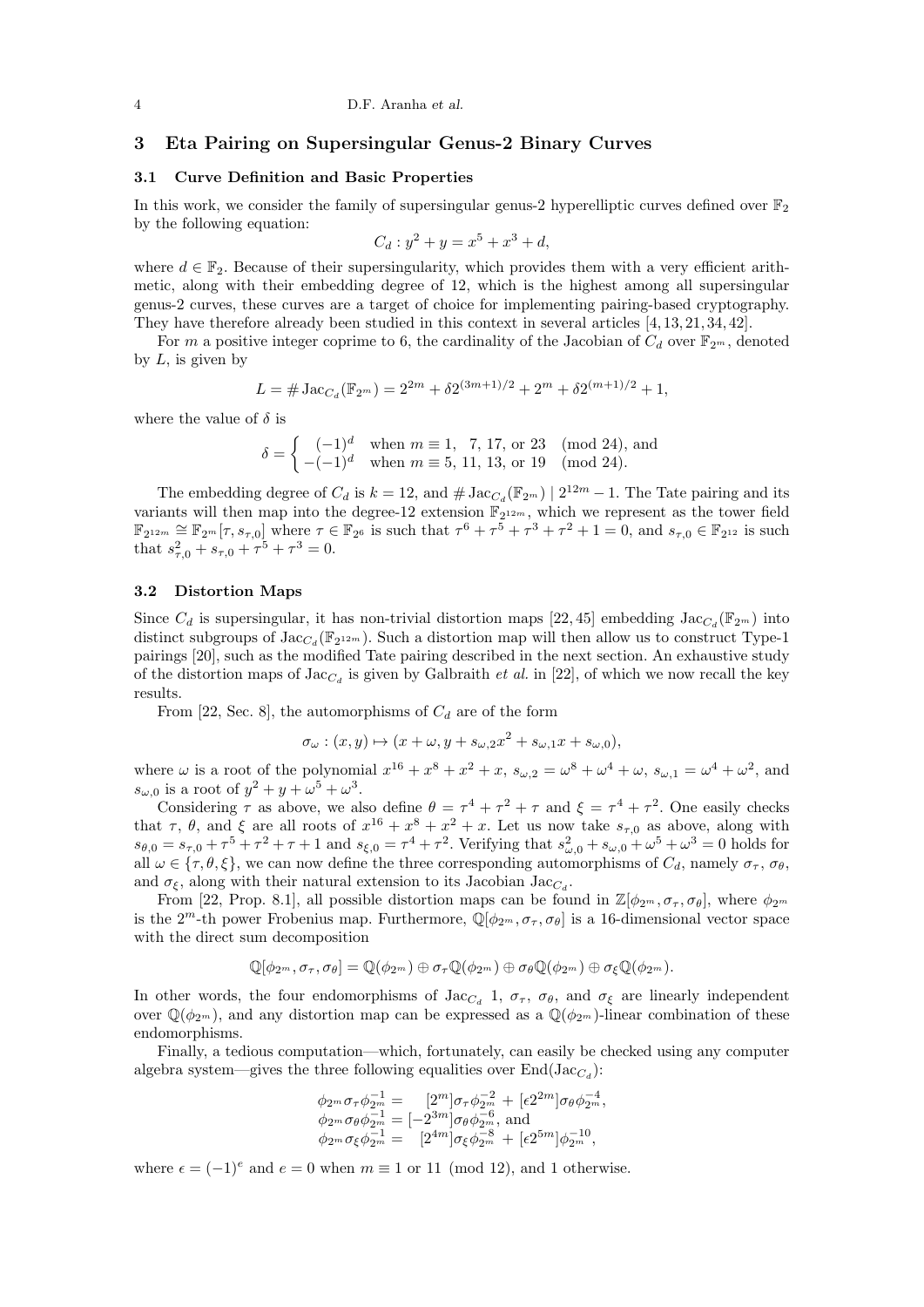# 3.3 Modified Tate Pairing on  $C_d$

Let  $\ell$  be a large (odd) prime dividing  $L = \# \operatorname{Jac}_{C_d}(\mathbb{F}_{2^m})$ . After ensuring that there are no points of order  $\ell^2$  in  $\text{Jac}_{C_d}(\mathbb{F}_{2^{12m}})$ , we can restrict the domain of the Tate pairing to  $\text{Jac}_{C_d}(\mathbb{F}_{2^m})[\ell] \times$  $\text{Jac}_{C_d}(\mathbb{F}_{2^{12m}})[\ell],$  as detailed in Section 2.2. Using a non-trivial distortion map  $\psi$  which maps  $\operatorname{Jac}_{C_d}(\mathbb{F}_{2^m})[\ell]$  to a subgroup  $\psi(\operatorname{Jac}_{C_d}(\mathbb{F}_{2^m})[\ell]) \subset \operatorname{Jac}_{C_d}(\mathbb{F}_{2^{12m}})[\ell]$  such that  $\operatorname{Jac}_{C_d}(\mathbb{F}_{2^m})[\ell] \cap \psi(\operatorname{Jac}_{C_d}(\mathbb{F}_{2^m})[\ell]) =$ {0}, we can then define the reduced modified Tate pairing as the non-degenerate, bilinear map

$$
\begin{array}{cccc}\n\hat{e} & \colon & \text{Jac}_{C_d}(\mathbb{F}_{2^m})[\ell] \times \text{Jac}_{C_d}(\mathbb{F}_{2^m})[\ell] & \longrightarrow & \mu_{\ell} \subseteq \mathbb{F}_{2^{12m}}^* \\
 & & (\overline{D}_1 & , & \overline{D}_2) & \longmapsto & \langle \overline{D}_1, \psi(\overline{D}_2) \rangle_{\ell}^{(2^{12m}-1)/\ell} \\
 & & & = \langle \overline{D}_1, \psi(\overline{D}_2) \rangle_L^{(2^{12m}-1)/L},\n\end{array}
$$

where  $\langle D_1, \psi(D_2) \rangle_L = f_{L,D_1}(\epsilon(\psi(D_2))),$  the divisor classes  $D_1$  and  $D_2$  being represented by the  $\mathbb{F}_{2^m}$ -rational reduced divisors  $D_1 = \rho(\overline{D}_1)$  and  $D_2 = \rho(\overline{D}_2)$ . As long as  $\overline{D}_1$  and  $\overline{D}_2$  are not both trivial, the distortion map  $\psi$  ensures that the affine supports of  $D_1$  and  $\psi(D_2)$  are disjoint.

At this stage, we have to point out that, in this case, the  $g_{[n]D_1,[n']D_1}$  functions required by Miller's algorithm in the computation of the Tate pairing can be simplified. Indeed, from Cantor's algorithm, most of these functions involve vertical lines, which all pass through multiples of the  $\mathbb{F}_{2^m}$ -rational reduced divisor  $D_1$ , meaning that their equations will also be  $\mathbb{F}_{2^m}$ -rational. Furthermore, noticing that the x-coordinate of  $\psi(P)$  is always in  $\mathbb{F}_{2^{6m}}$  when P is  $\mathbb{F}_{2^m}$ - or  $\mathbb{F}_{2^{2m}}$ rational, we can conclude that the evaluation of those vertical lines at  $\epsilon(\psi(D_2))$  for any  $\mathbb{F}_{2^m}$ -rational reduced divisor  $D_2$  will also be in  $\mathbb{F}_{2^{6m}}^*$  and therefore annihilated by the final exponentiation to the  $(2^{12m}-1)/L$ -th power. We can then safely ignore the computation of those vertical lines.

#### 3.4 Choosing an Efficient Pairing

Action of the Frobenius  $\phi_{2^m}$  Following the papers on hyperelliptic Ate and optimal Ate pairings [25, 44], a natural choice is to study the action of  $\phi_{2^m}$ , the  $2^m$ -th power Frobenius map, over  $\text{Jac}_{C_d}[\ell]$  in order to reduce the number of iterations in Miller's algorithm.

To that intent, let us first consider a non-zero element  $\overline{D}_1 \in \text{Jac}_{C_d}(\mathbb{F}_{2^m})[\ell].$  Since the four endomorphisms 1,  $\sigma_{\tau}$ ,  $\sigma_{\theta}$ , and  $\sigma_{\xi}$  are  $\mathbb{Q}(\phi_{2^m})$ -linearly independent as per [22, Prop. 8.1], this is also the case for the four elements  $\overline{D}_1$ ,  $\overline{D}_{\tau} = \sigma_{\tau}(\overline{D}_1)$ ,  $\overline{D}_{\theta} = \sigma_{\theta}(\overline{D}_1)$ , and  $\overline{D}_{\xi} = \sigma_{\xi}(\overline{D}_1)$ , which then form a basis  $\mathcal{B} = (D_1, D_\tau, D_\theta, D_\xi)$  of the  $\ell$ -torsion  $\text{Jac}_{C_d}[\ell]$ .

From the three equalities presented in Section 3.2, and noting that  $\phi_{2^m}(\overline{D}_1) = \overline{D}_1$  since  $\overline{D}_1$  is  $\mathbb{F}_{2^m}$ -rational, one then obtains the following matrix describing the action of  $\phi_{2^m}$  on the basis  $\mathcal{B}$  of the  $\ell$ -torsion:

$$
\phi_{2^m}\equiv \begin{pmatrix} 1 & 0 & 0 & \epsilon 2^{5m} \\ 0 & 2^m & 0 & 0 \\ 0 & \epsilon 2^{2m} & -2^{3m} & 0 \\ 0 & 0 & 0 & 2^{4m} \end{pmatrix} \pmod{\ell}.
$$

From this matrix, one can remark that it is not completely diagonal. In particular, the eigenspace of eigenvalue  $2^m$ , which would allow one to construct the optimal Ate pairing described by Vercauteren in [44, Sec. IV-G], is not directly attainable using the distortion map  $\sigma_{\tau}$ . This is not a problem in general, but since we want to construct a Type-1 pairing, we cannot avoid the use of distortion maps.

Diagonalizing the matrix shows that a way to map  $\text{Jac}_{C_d}(\mathbb{F}_{2^m})[\ell]$  to this eigenspace would be to use the distortion map  $\psi = (2^{3m} + \phi_{2m})\sigma_{\tau}$ , as one can rapidly check that  $\phi_{2m}(\psi(\overline{D}_1)) = [2^m]\psi(\overline{D}_1)$ . However, contrary to the distortion maps  $\sigma_{\tau}$ ,  $\sigma_{\theta}$ , and  $\sigma_{\xi}$  which are simple automorphisms of  $C_d$ ,  $\psi$ only acts on its Jacobian. As this might have a negative impact on the performance of the pairing computation, we decide not to follow this option in this paper, even though we plan to investigate it in the near future.

Sticking now to the diagonal parts of the matrix, one might alternatively consider using the distortion map  $\sigma_{\theta}$ , as it maps the  $\mathbb{F}_{2^m}$ -rational  $\ell$ -torsion to the eigenspace of eigenvalue  $-2^{3m}$ . However, since  $\ell \mid L \mid 2^{6m} + 1$ , the lattice in which to look for an optimal pairing over this eigenspace is only of dimension 2, which is no better that the Eta pairing that we propose in Section 3.4.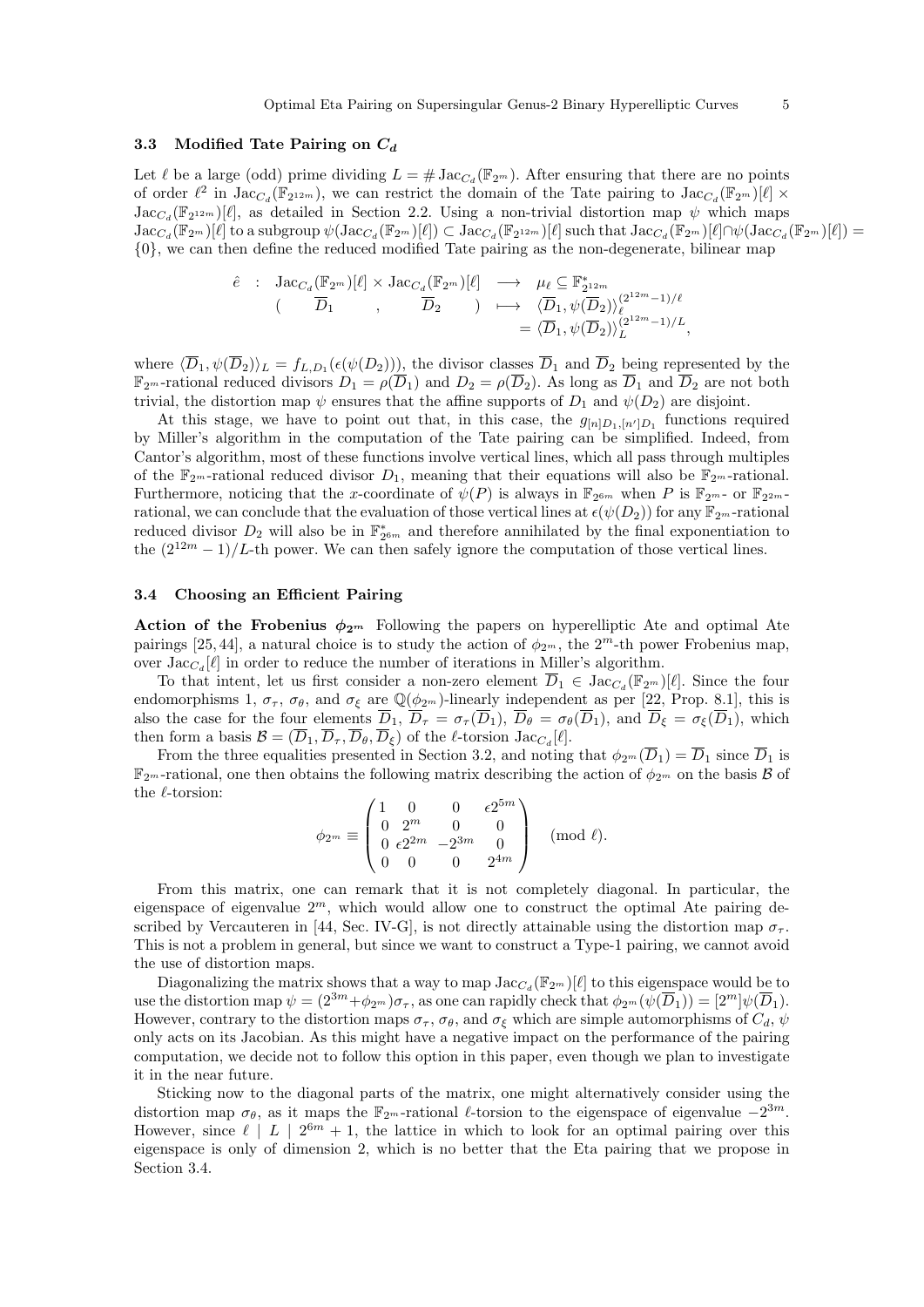6 D.F. Aranha et al.

Action of the Verschiebung  $\hat{\phi}_{2^m}$  An alternative to relying on the action of the Frobenius map  $\phi_{2^m}$  would be to use its dual  $\hat{\phi}_{2^m}$ , the  $2^m$ -th power Verschiebung. However, the curve  $C_d$  is not superspecial, which means that  $\hat{\phi}_{2^m}$ , albeit purely inseparable, is not a map of  $C_d$  but only of  $\text{Jac}_{C_d}$ : the conditions of [25, Lemma 5] are not met, and we are therefore unable to construct a non-degenerate pairing from such a map.

Action of the Verschiebung  $\hat{\phi}_{2^{3m}}$  Nevertheless, as already noted by Barreto *et al.* in [4], the  $2^{3m}$ -th power Verschiebung  $\hat{\phi}_{2^{3m}}$  can be used instead of  $\hat{\phi}_{2^m}$ . We detail this construction in the following paragraphs.

First, let  $P = (x_P, y_P)$  be a point of  $C_d$  distinct from  $P_{\infty}$ , and  $D = (P) - (P_{\infty})$  be the corresponding degenerate divisor. Its Mumford representation is then  $D = [x + x_P, y_P]$ . Doubling and reducing D three times via Cantor's algorithm, we obtain  $[8]D = \rho(8D) = [x + x<sub>P</sub><sup>64</sup> + 1, x<sub>P</sub><sup>128</sup> +$  $y_P^{64} + 1$ . Note that the divisor  $[8]D$  is also degenerate, as  $[8]D = ([8]P) - (P_\infty)$ , and corresponds to the point  $[8]P = (x_P^{64} + 1, x_P^{128} + y_P^{64} + 1) \in C_d$ .

Octupling therefore acts not only on  $\text{Jac}_{C_d}$  but also on the curve  $C_d$  itself, and is actually an automorphism of  $C_d$  defined over  $\mathbb{F}_2$  as  $[8] = \sigma_1 \phi_8^2$  with  $\sigma_1 : (x, y) \mapsto (x + 1, x^2 + y + 1)$  and  $\phi_8$ the 8th power Frobenius map  $(x, y) \mapsto (x^8, y^8)$ .

Iterating this octupling m times, we obtain the  $\mathbb{F}_2$ -rational automorphism  $[2^{3m}]$  on  $C_d$  defined as  $[2^{3m}] = \gamma \phi_{2^{3m}}^2$ , with  $\gamma = \sigma_1^m : (x, y) \mapsto (x + 1, x^2 + y + \nu)$  and  $\nu = (m + 1)/2 \text{ mod } 2$ . Note that  $\gamma$ ,  $\phi_{2^{3m}}$ , and  $[2^{3m}]$  can be naturally extended to Jac<sub>C<sub>d</sub></sub>, where the latter corresponds to the multiplication by  $2^{3m}$ .

Furthermore, since  $\phi_{2^{3m}}$  is a degree- $2^{3m}$  isogeny of  $\text{Jac}_{C_d}$ , we know that  $\hat{\phi}_{2^{3m}}\phi_{2^{3m}}=[2^{3m}].$ Since  $[2^{3m}] = \gamma \phi_{2^{3m}}^2$ , we then have  $\hat{\phi}_{2^{3m}} = \gamma \phi_{2^{3m}}$  and can thus verify that  $\hat{\phi}_{2^{3m}}$  is also a degree- $2^{3m}$ purely inseparable automorphism of the curve  $C_d$ . We are therefore in the conditions of [25, Lemma 5, from which we get that, for any reduced divisor  $D, \hat{\phi}_{2^{3m}}(D)$  is also reduced and we have the equality of Miller functions (up to a non-zero constant multiple)

$$
f_{n,\hat{\phi}_{23m}(D)} \circ \hat{\phi}_{2^{3m}} = f_{n,D}^{2^{3m}}.
$$
\n(1)

.

Let us now consider the action of  $\hat{\phi}_{2^{3m}}$  over the basis  $\mathcal B$  of Jac<sub>C<sub>d</sub>[ $\ell$ ]. Noting that  $\phi_{2^{3m}}^4$  is the</sub> identity over the  $\ell$  torsion since  $\text{Jac}_{C_d}[\ell] \subseteq \text{Jac}_{C_d}(\mathbb{F}_{2^{12m}})$ , we obtain the diagonal matrix

$$
\hat{\phi}_{2^{3m}} = [2^{3m}]\phi_{2^{3m}}^{-1} \equiv [2^{3m}]\phi_{2^{3m}}^{3} \equiv \begin{pmatrix} 2^{3m} & 0 & 0 & 0 \\ 0 & 1 & 0 & 0 \\ 0 & 0 & 1 & 0 \\ 0 & 0 & 0 & 2^{3m} \end{pmatrix} \pmod{\ell}.
$$

From this matrix, it appears that  $\text{Jac}_{C_d}(\mathbb{F}_{2^m})[\ell]$  is in the eigenspace of eigenvalue  $2^{3m}$ , while  $\psi(\operatorname{Jac}_{C_d}(\mathbb{F}_{2^m})[\ell])$  is in the eigenspace of eigenvalue 1, where the distortion map  $\psi$  is either  $\sigma_{\tau}$  or  $\sigma_{\theta}$ . In other words, for any  $\mathbb{F}_{2^m}$ -rational  $\ell$ -torsion element  $\overline{D}$ ,  $\hat{\phi}_{2^{3m}}(\overline{D}) = [2^{3m}] \overline{D}$  and  $\hat{\phi}_{2^{3m}}(\psi(\overline{D})) =$  $\psi(\overline{D})$ .

#### 3.5 Eta Pairing on  $C_d$

We now follow the construction of Barreto *et al.* [4] in order to obtain the  $\eta_T$  pairing with  $T = 2^{3m}$ . Remarking indeed that  $\ell | L | N$  for  $N = 2^{12m} - 1 = T^4 - 1$ , and taking  $M = N/L$ , we can write

$$
\hat{e}(\overline{D}_1, \overline{D}_2)^M = f_{L, D_1}(\epsilon(\psi(D_2)))^{M(2^{12m}-1)/L} = f_{N, D_1}(\epsilon(\psi(D_2)))^{(2^{12m}-1)/L}
$$

As  $\ell \mid N$ , we can then take the Miller function

$$
f_{N,D_1} = f_{N+1,D_1} = f_{T^4,D_1} = \prod_{i=0}^3 f_{T,[T^i]D_1}^{T^{3-i}} = \prod_{i=0}^3 f_{2^{3m},[2^{i \cdot 3m}]D_1}^{2^{(3-i) \cdot 3m}}.
$$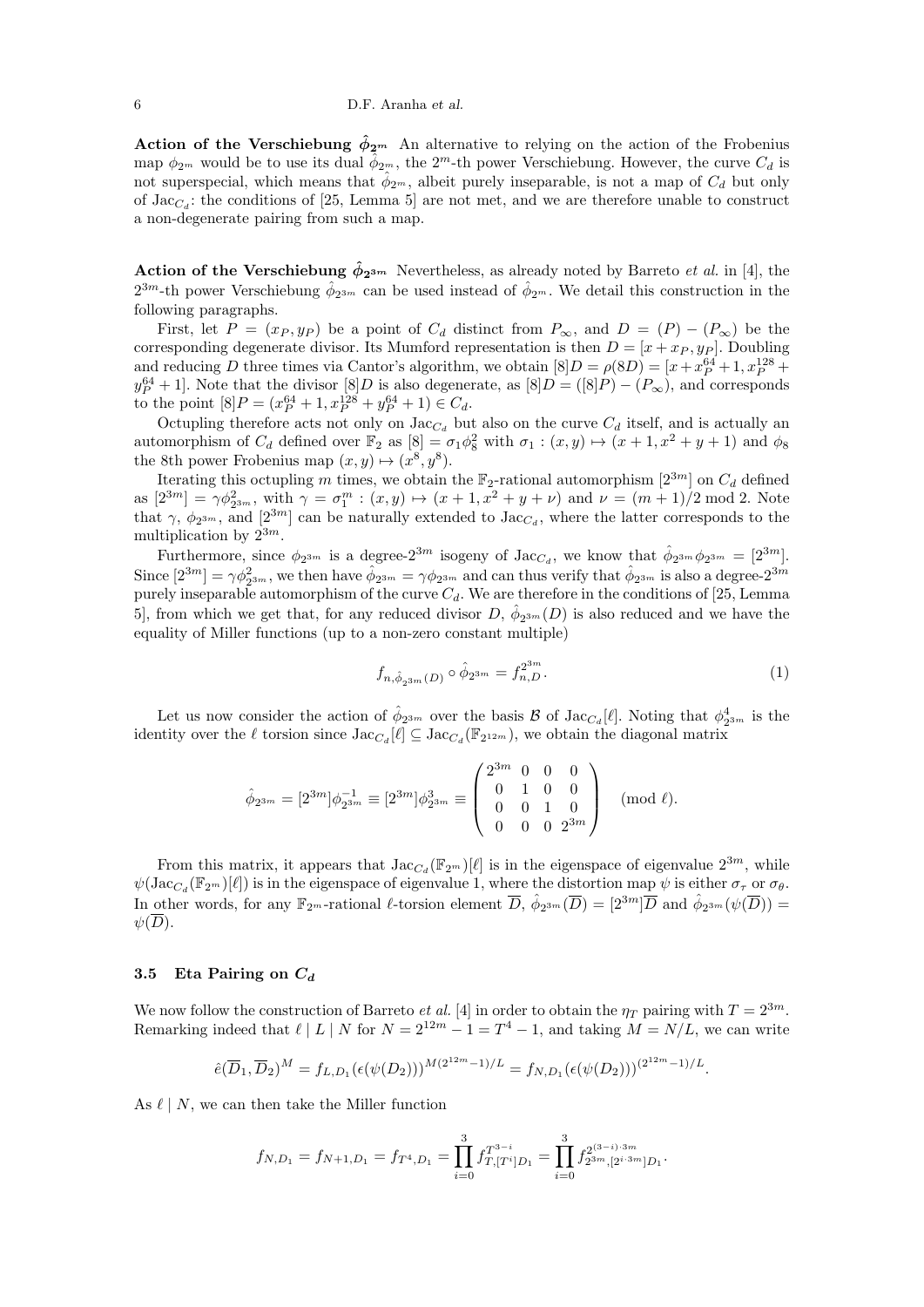Furthermore, since  $D_1$  and  $D_2$  are  $\mathbb{F}_{2^m}$ -rational reduced divisors, we also have that  $[2^{i\cdot 3m}D_1 =$  $\hat{\phi}_{2^{3m}}^i(D_1)$  and  $\epsilon(\psi(D_2)) = \hat{\phi}_{2^{3m}}^i(\epsilon(\psi(D_2)))$  for all *i*. Iterating (1) then yields

$$
f_{2^{3m},[2^{i\cdot 3m}]D_1}(\epsilon(\psi(D_2))) = (f_{2^{3m},\hat{\phi}_{2^{3m}}^i(D_1)} \circ \hat{\phi}_{2^{3m}}^i) (\epsilon(\psi(D_2)))
$$
  
=  $f_{2^{3m},D_1}(\epsilon(\psi(D_2)))^{2^{i\cdot 3m}}.$ 

Putting it all together, we finally obtain

$$
\hat{e}(\overline{D}_1, \overline{D}_2)^M = f_{2^{3m}, D_1}(\epsilon(\psi(D_2)))^{4 \cdot 2^{3 \cdot 3m} \cdot (2^{12m} - 1)/L},
$$

and, as  $\ell \nmid 4 \cdot 2^{3 \cdot 3m}$ ,

$$
f_{2^{3m},D_1}(\epsilon(\psi(D_2)))^{(2^{12m}-1)/L} = \hat{e}(\overline{D}_1,\overline{D}_2)^{M\cdot(4\cdot2^{3\cdot3m})^{-1} \bmod L}.
$$

From the bilinearity and the non-degeneracy of the Tate pairing, we can then conclude that the  $\eta_T$  pairing defined as follows is also bilinear and non-degenerate [4]:

$$
\begin{array}{cccc} \eta_T & : & {\rm Jac}_{C_d}(\mathbb{F}_{2^m})[\ell]\times {\rm Jac}_{C_d}(\mathbb{F}_{2^m})[\ell] & \longrightarrow & \mu_{\ell}\subseteq \mathbb{F}_{2^{12m}}^*\\ & & \quad(\hspace{20mm} \overline{D}_1 \hspace{20mm}, & \overline{D}_2 \hspace{20mm}) & \longmapsto & f_{2^{3m},D_1}(\epsilon(\psi(D_2)))^{(2^{12m}-1)/L}. \end{array}
$$

# 4 Optimal Eta Pairing on  $C_d$

#### 4.1 Construction and Definition

In order to further decrease the loop length in Miller's algorithm, we adapt in this work the optimal pairing technique as introduced by Vercauteren [44] to the case of the action of the  $2^{3m}$ -th power Verschiebung  $\hat{\phi}_{2^{3m}}$  and the Eta pairing detailed in the previous section.

To that intent, let us consider the 2-dimensional lattice spanned by the rows of the matrix

$$
\mathfrak{L} = \begin{pmatrix} L & 0 \\ -2^{3m} & 1 \end{pmatrix}.
$$

Note that since  $\ell \mid L \mid 2^{6m} + 1$ , we know that  $2^{6m} \equiv -1 \pmod{\ell}$ , meaning that there is no need to look for  $2^{3m}$ -ary expansions of multiples of L having more than two digits.

A shortest vector of  $\mathfrak{L}$  is  $[c_0, c_1] = [\delta 2^{(m-1)/2} + 1, 2^m + \delta 2^{(m-1)/2}]$ , which corresponds to taking the multiple  $N' = c_1 2^{3m} + c_0 = M'L$  with  $M' = 2^{2m} - \delta 2^{(3m-1)/2} - \delta 2^{(m-1)/2} + 1$ .

We then have the  $M'$ -th power of the reduced modified Tate pairing

$$
\hat{e}(\overline{D}_1, \overline{D}_2)^{M'} = f_{N', D_1}(\epsilon(\psi(D_2)))^{(2^{12m}-1)/L},
$$

for which we can take the Miller function

$$
f_{N',D_1} = f_{c_1 2^{3m}, D_1} \cdot f_{c_0, D_1} \cdot g_{[c_0]D_1,[c_1 2^{3m}]D_1}
$$
  
=  $f_{2^{3m},D_1}^{c_1} \cdot f_{c_1,[2^{3m}]D_1} \cdot f_{c_0, D_1} \cdot g_{[c_0]D_1,[c_1 2^{3m}]D_1}.$ 

Remarking that  $c_1 2^{3m} \equiv -c_0 \pmod{l}$ ,  $g_{[c_0]D_1,[c_1 2^{3m}]D_1}$  actually corresponds to the vertical lines passing through  $[c_0]D_1$  and  $[-c_0]D_1$ , which can simply be ignored. Furthermore, exploiting the action of the Verschiebung  $\hat{\phi}_{2^{3m}}$ , we can rewrite  $f_{c_1,[2^{3m}]D_1}(\epsilon(\psi(D_2)))$  as  $f_{c_1,D_1}^{2^{3m}}(\epsilon(\psi(D_2))).$  Finally, also note that  $f_{2^{3m},D_1}(\epsilon(\psi(D_2)))^{c_1 \cdot (2^{12m}-1)/L}$  is actually a power of the Eta pairing  $\eta_T(\overline{D}_1,\overline{D}_2)$ defined in the previous section.

Consequently, let  $\eta_{[c_0,c_1]} : \text{Jac}_{C_d}(\mathbb{F}_{2^m})[\ell] \times \text{Jac}_{C_d}(\mathbb{F}_{2^m})[\ell] \to \mu_\ell$  be the optimal Eta pairing defined as

$$
\eta_{[c_0,c_1]} \quad : \quad (\overline{D}_1,\overline{D}_2) \quad \longmapsto \quad \left(f_{c_1,D_1}^{2^{3m}} \cdot f_{c_0,D_1}\right) \left(\epsilon(\psi(D_2))\right)^{(2^{12m}-1)/L}.
$$

From the previous considerations, we thus have that

$$
\hat{e}(\overline{D}_1, \overline{D}_2)^{M'} = \eta_{[c_0, c_1]}(\overline{D}_1, \overline{D}_2) \cdot \eta_T(\overline{D}_1, \overline{D}_2)^{c_1},
$$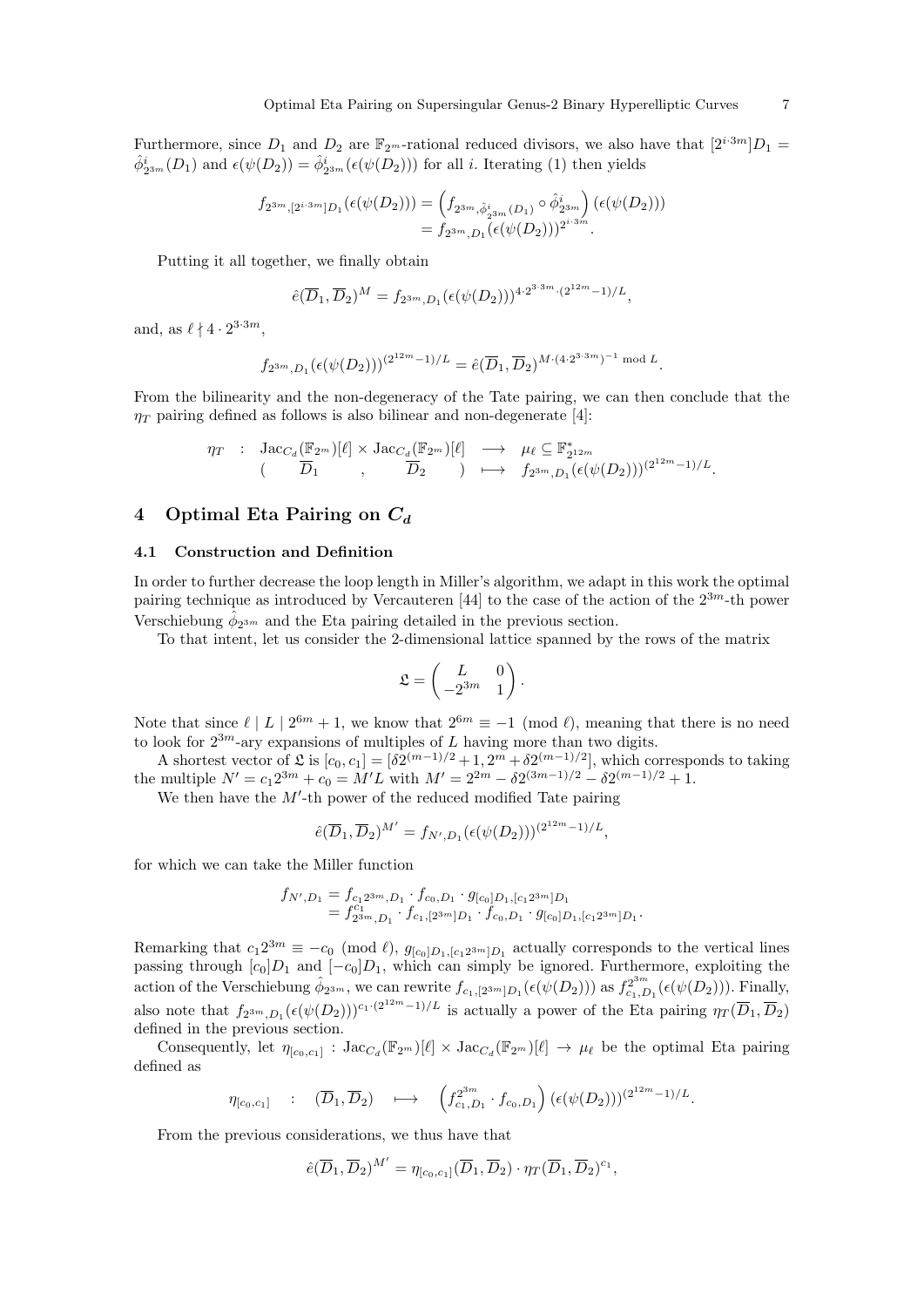whence  $\eta_{[c_0,c_1]}(\overline{D}_1,\overline{D}_2) = \hat{e}(\overline{D}_1,\overline{D}_2)^W$  with

$$
W = M' - c_1 M \cdot (4 \cdot 2^{3 \cdot 3m})^{-1} \mod L
$$
  
=  $2^{2m} + \delta 2^{(3m-1)/2} + 2^m + \delta 2^{(m-1)/2} + 1$ .

Finally, as  $\ell \nmid W$ , we show that the optimal Eta pairing  $\eta_{[c_0,c_1]}$  is also bilinear and non-degenerate.

Note that the  $\eta_T$  pairing introduced in [4] with  $T = -\delta 2^{(3m+1)/2} - 1$  corresponds to the lattice vector  $[-\delta 2^{(3m+1)/2} - 1, -1] \in \mathfrak{L}.$ 

# 4.2 Computing  $\eta_{[c_0,c_1]}$

The computation of the optimal Eta pairing  $\eta_{[c_0,c_1]}$  defined in the previous section relies on the evaluation of the two Miller functions  $f_{c_0,D_1}$  and  $f_{c_1,D_1}$  at  $\epsilon(\psi(D_2))$ . With  $[c_0, c_1] = [\delta 2^{(m-1)/2} +$  $1, 2^m + \delta 2^{(m-1)/2}$ , we can take the following functions

$$
\begin{cases} f_{c_0,D_1} = f_{\delta 2^{(m-1)/2},D_1} \cdot g_{\left[\delta 2^{(m-1)/2}\right]D_1,D_1} \text{ and} \\ f_{c_1,D_1} = f_{2^m,D_1} \cdot f_{\delta 2^{(m-1)/2},D_1} \cdot g_{\left[2^m\right]D_1,\left[\delta 2^{(m-1)/2}\right]D_1} .\end{cases}
$$

Since we are ignoring the vertical lines, we can further rewrite

$$
f_{\delta 2^{(m-1)/2},D_1} = f_{2^{(m-1)/2},\delta} \text{and}
$$
  
\n
$$
f_{2^m,D_1} = f_{\delta 2^{(m-1)/2},\delta 2^{(m+1)/2},D_1} = f_{2^{(m-1)/2},\delta}^{\delta 2^{(m+1)/2}} = f_{2^{(m-1)/2},\delta}^{\delta 2^{(m+1)/2}} = f_{2^{(m-1)/2},\delta} \text{ and}
$$

which finally gives

$$
\begin{cases} f_{c_0,D_1}=f_{2^{(m-1)/2},[\delta]D_1}\cdot g_{[\delta 2^{(m-1)/2}]D_1,D_1} \quad \text{and} \\ f_{c_1,D_1}=f_{2^{(m-1)/2},[\delta]D_1}\cdot f_{2^{(m+1)/2},[2^{(m-1)/2}]D_1}\cdot g_{[2^m]D_1,[\delta 2^{(m-1)/2}]D_1}. \end{cases}
$$

The computation of  $\eta_{[c_0,c_1]}$  therefore chiefly involves the evaluation of the two Miller functions  $f_{2^{(m-1)/2},\delta}$  and  $f_{2^{(m+1)/2},\{2^{(m-1)/2}\}D_1}$  of loop length  $(m-1)/2$  and  $(m+1)/2$ , respectively. This represents a saving of 33% with respect to the  $\eta_T$  pairing presented in [4] whose Miller's loop length is  $(3m + 1)/2$ .

Note that in order to exploit the octupling formula, we have to consider two cases, depending on the value of m mod 6.

- When  $m \equiv 1 \pmod{6}$ , then  $(m-1)/2$  is a multiple of 3, and  $f_{2(m-1)/2, [\delta]D_1}$  can be computed via  $(m-1)/6$  octuplings, whereas  $f_{2^{(m+1)/2},[2^{(m-1)/2}]D_1}$  can be computed by means of another  $(m-1)/6$  octuplings and one extra doubling, as per Algorithm 1 in Appendix A.
- When  $m \equiv 5 \pmod{6}$ ,  $(m-1)/2$  is not a multiple of 3, but  $(m+1)/2$  is. We then compute  $\eta_{[c_0,c_1]}^2 = \eta_{[2c_0,2c_1]}$  instead, with the Miller functions

$$
\begin{cases} f_{2c_0,D_1}=f_{2^{(m+1)/2},[\delta]D_1}\cdot f_{2,D_1}\cdot g_{[\delta 2^{(m+1)/2} ]D_1,[2]D_1} \quad \text{and} \\ f_{2c_1,D_1}=f_{2^{(m+1)/2},[\delta]D_1}\cdot f_{2^{(m+1)/2},[2^{(m+1)/2} ]D_1}\cdot g_{[2^{m+1}]D_1,[\delta 2^{(m+1)/2} ]D_1}. \end{cases}
$$

The two  $f_{2^{(m+1)/2},D}$  functions are then evaluated using  $(m+1)/6$  octuplings each, whereas  $f_{2,D_1}$  only require one doubling, as per Algorithm 2 in Appendix A.

Finally, one should note that, in our case, since the curve  $C_d$  is supersingular, the final exponentiation step is much simpler than for ordinary curves such as BN curves. Indeed, the exponent is

$$
(2^{12m} - 1)/L = (2^{6m} - 1)(2^{2m} + 1)(2^{2m} - \delta 2^{(3m+1)/2} + 2^m - \delta 2^{(m+1)/2} + 1),
$$

whose regular form can be exploited to devise an efficient *ad-hoc* exponentiation algorithm, of negligible complexity when compared to Miller's loop.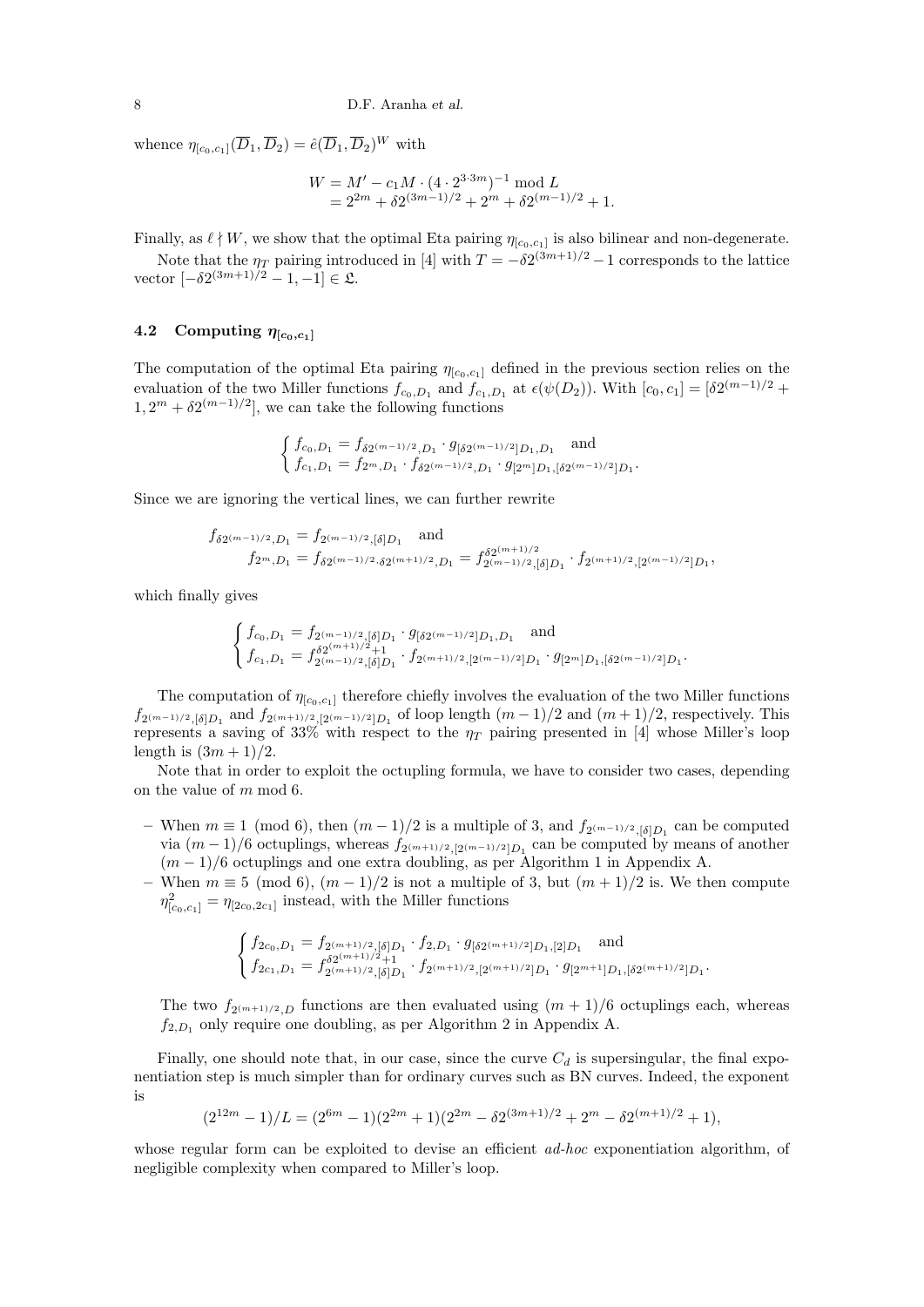## 4.3 Evaluation of the Complexity

From the above description of the optimal Eta pairing  $\eta_{[c_0,c_1]}$ , we can see that most of its computational cost lies in the iterated octuplings of  $D_1$  and the evaluation of the corresponding Miller functions of the form  $f_{8,[\pm 8^i]D_1}$  at the effective divisor  $\epsilon(\psi(D_2))$ . Here, we denote by  $[\pm 8^i]D_1$  a reduced divisor representing one of the iterated octuples of  $D_1$  or of  $\delta|D_1$  as required in the evaluation of  $\eta_{[c_0,c_1]}$ .

In that sense, since  $D_1$  is defined over  $\mathbb{F}_{2^m}$ , then  $[\pm 8^i]D_1$  is also  $\mathbb{F}_{2^m}$ -rational. Moreover, as octupling directly acts on the curve  $C_d$ , if  $D_1$  is degenerate (*i.e.*, of the form  $D_1 = (P) - (P_\infty)$ ), then so is  $[\pm 8^i]D_1$ . Finally, note that if  $D_2$  is degenerate, then so is  $\psi(D_2)$ , meaning that  $\epsilon(\psi(D_2))$ is of degree 1 and has only one point in its support.

Considering the Miller function for octupling, we rewrite  $f_{8,D} = f_{4,D}^2 \cdot f_{2,[4]D}$ . Each iteration of Miller's algorithm is then just a matter of evaluating  $f_{4,[\pm 8^i]D_1}$  and  $f_{2,[\pm 4\cdot 8^i]D_1}$  at  $\epsilon(\psi(D_2))$ , squaring the former, and accumulating both into the running product via two successive multiplications over  $\mathbb{F}_{2^{12m}}$ . The respective costs of these operations are given in terms of basic operations over the base field  $\mathbb{F}_{2^m}$  in Table 1.

Note that in order to obtain these costs, we have constructed  $\mathbb{F}_{2^{12m}}$  as the tower field  $\mathbb{F}_{2^m}[i, \tau, s_{\tau,0}],$ where  $i \in \mathbb{F}_{2^2}$  is such that  $i^2 + i + 1 = 0$ ,  $\tau \in \mathbb{F}_{2^6}$  is such that  $\tau^3 + iw^2 + iw + i = 0$  (one can then check that we still have  $\tau^6 + \tau^5 + \tau^3 + \tau^2 + 1 = 0$ , and  $s_{\tau,0}$  is defined as before. Using Karatsuba for the two quadratic extensions and Toom–Cook for the cubic one, we obtain the expected complexity of 45 multiplications over  $\mathbb{F}_{2^m}$  for computing one product over  $\mathbb{F}_{2^{12m}}$  [32].

Where relevant, several costs are given in Table 1, depending on whether  $D_1$  and  $D_2$  are general (Gen.) or degenerate (Deg.) divisors. Making this disctinction is particularly relevant, as some protocols might be able to constrain the domain of their pairing computations in order to benefit from a possible speedup of 2 when one argument is degenerate, or even 4 in the case of two. For instance, Chatterjee et al. [13] have proposed a variant of the BLS signature scheme [11] in which one argument of each pairing function is a degenerate divisor.

| Operation                                         | $D_1$ |                             | Operations over $\mathbb{F}_{2^m}$ |                       |                |                |  |  |
|---------------------------------------------------|-------|-----------------------------|------------------------------------|-----------------------|----------------|----------------|--|--|
|                                                   |       | $\bm{D_2}$                  | Mult.                              | Add.                  | Sq.            | Inv.           |  |  |
| Addition over $\mathbb{F}_{2^{12m}}$              |       |                             | 0                                  | 12                    | 0              | 0              |  |  |
| Squaring over $\mathbb{F}_{2^{12m}}$              |       |                             | 0                                  | 21                    | 12             | $\overline{0}$ |  |  |
| Multiplication over $\mathbb{F}_{2^{12m}}$        |       |                             | 45                                 | 199                   | $\theta$       | 0              |  |  |
| $[\pm 8^i]D_1 \mapsto [\pm 8^{i+1}]D_1$           | Deg.  |                             | $\theta$                           | $\overline{2}$        | 13             | $\theta$       |  |  |
|                                                   | Gen.  |                             | 0                                  | 5                     | 24             | 0              |  |  |
| $f_{4,[\pm 8^i]D_1}(\epsilon(\psi(D_2)))$         |       | $\text{Deg.}$ $\text{Deg.}$ | 3                                  | 11                    | 1              | $\theta$       |  |  |
|                                                   |       | Gen. Deg.                   | 19                                 | 40                    | $\mathcal{D}$  | $\theta$       |  |  |
|                                                   |       | Gen. Gen.                   | 83                                 | 247                   | 17             | 0              |  |  |
| $f_{2,[\pm 4.8^i]D_1}(\epsilon(\psi(D_2)))$       |       | $\text{Deg.}$ $\text{Deg.}$ | $\mathfrak{D}$                     | 9                     | 1              | $\theta$       |  |  |
|                                                   |       | Gen. Deg.                   | 16                                 | 34                    | $\mathfrak{D}$ | $\Omega$       |  |  |
|                                                   |       | Gen. Gen.                   | 81                                 | 236                   | 17             | $\Omega$       |  |  |
| Final exp. over $\mathbb{F}_{2^{367}}$            |       |                             | 303                                | 1386                  | 2234           | 1              |  |  |
| Optimal Eta pairing                               |       | $\text{Deg.}$ $\text{Deg.}$ | 7894                               |                       | 40 356 11 571  | 1              |  |  |
| $\eta_{[c_0,c_1]}(\overline{D}_1,\overline{D}_2)$ |       | Gen. Deg.                   | 15293                              |                       | 64 644 15 472  | 1              |  |  |
| over $C_0(\mathbb{F}_{2^{367}})$                  |       | Gen. Gen.                   |                                    | 31 644 118 382 19 161 |                | 1              |  |  |

Table 1. Costs of various operations involved in the computation of the optimal Eta pairing in terms of basic operations (multiplication, addition, squaring, and inversion) over the base field  $\mathbb{F}_{2^m}$ .

In the two following sections, as a proof of concept, we detail the software and hardware implementation results of the proposed optimal Eta pairing  $\eta_{[c_0,c_1]}$ . The selected curve is  $C_0$  (*i.e.*,  $d=0$ ) over the field  $\mathbb{F}_{2^{367}}$ . One can check that  $\#\operatorname{Jac}_{C_0}(\mathbb{F}_{2^{367}})=13\cdot 7170258097 \cdot \ell$ , where  $\ell$  is a 698-bit prime, whereas the finite field  $\mathbb{F}_{2^{12\cdot 367}}$  ensures a security of 128 bits for the computation of discrete logarithms via the function field sieve. The costs of the optimal Eta pairing on  $C_0(\mathbb{F}_{2^{367}})$ are also given in Table 1.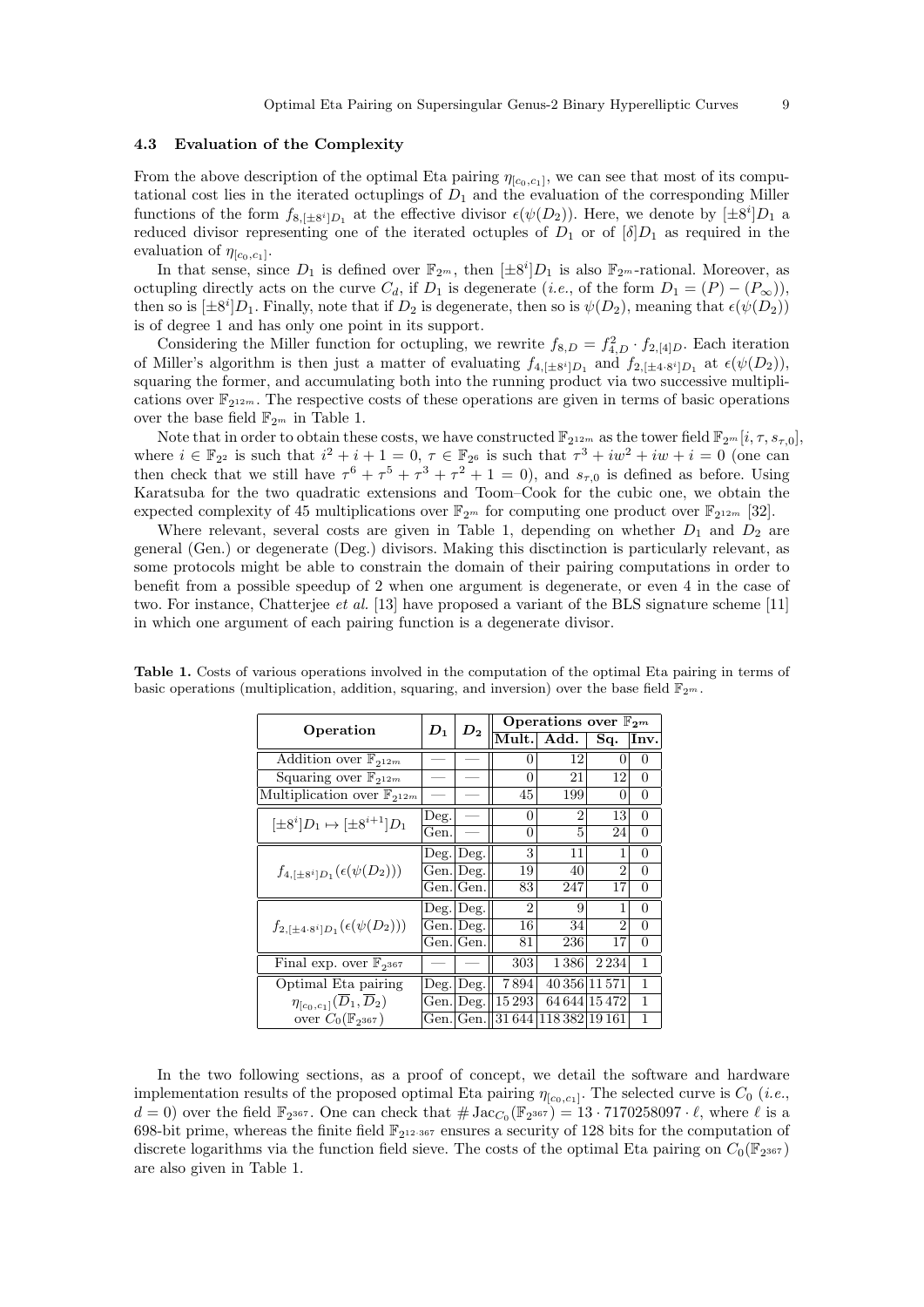For comparison purposes, one might compare this with the costs for the  $\eta_T$  pairing over  $C_d$  presented in [13] and [34]. In the former, Chatterjee *et al.* report a cost of 15 111  $\mathbb{F}_{2^m}$ -multiplications for an  $\eta_T$  pairing on two degenerate divisors over  $C_0(\mathbb{F}_{2^{459}})$ . Since the number of these multiplications scales linearly with the size of the field, their approach would entail roughly 12 000 multiplications over our curve. In [34], Lee and Lee require 11 488 multiplications for an  $\eta_T$  pairing on two general divisors over  $C_d(\mathbb{F}_{2^{79}})$ , which would scale to approximately 53000 multiplications on our curve  $C_0(\mathbb{F}_{2^{367}})$ . When compared to the figures in Table 1, these costs reflect the 33% improvement achieved thanks to our proposed optimal Eta approach.

# 5 Software Implementation

A software implementation was realized to illustrate the performance of the proposed pairing. The C programming language was used in conjunction with compiler intrinsics for accessing vector instructions. The chosen compiler was GCC version 4.5.1 so the new instruction for carry-less multiplication [27] was properly supported. Compiler flags included optimization level -O3, together with loop unrolling and platform-dependent tuning with  $-march=$ native. For evaluation, we considered as target platforms the Core 2 Duo 45 nm (Penryn microarchitecture) and Core i5 32 nm (Nehalem microarchitecture), represented by an Intel Xeon X3320 2.5 GHz and a mobile Core i5 540 2.53 GHz, respectively. Field arithmetic was implemented following the vectorization-friendly formulation presented in [2], with the exception of the Core i5 architecture, where multiplication in  $\mathbb{F}_{2^{367}}$  was implemented with the help of the native binary field multiplier inside a 6-way Karatsuba formula [40]. Table 2 presents our timings in cycles for finite field arithmetic. Note the significant performance improvement of 60% in multiplication when there is support for the carry-less multiplier.

**Table 2.** Timings for our software implementations of finite field arithmetic in  $\mathbb{F}_{2^{367}}$ .

| Platform         | Operation cost (cycles) |    |                                    |       |  |  |
|------------------|-------------------------|----|------------------------------------|-------|--|--|
|                  |                         |    | $\ $ Add. $\ $ Sq. $\ $ Mult. $\ $ | Inv.  |  |  |
| Intel Core 2 Duo |                         | 44 | 511                                | 19109 |  |  |
| Intel Core i5    |                         | 37 | 208                                | 16547 |  |  |

Table 3 presents our timings in millions of cycles for the pairing computation at the 128-bit security level. Timings from several related works are also collected for direct comparison with our software implementation. Our implementation considers all the three possible choices of divisors: general  $\times$  general (GG), general  $\times$  degenerate (GD) and degenerate  $\times$  degenerate (DD). For a fair comparison and completeness, the standard genus-1  $\eta_T$  pairing was also implemented over  $E(\mathbb{F}_{2^{1223}})$  using the native multiplier in the Nehalem microarchitecture. Our implementation of the proposed genus-2 Optimal Eta pairing presents itself as a very efficient candidate among the Type-1 pairings defined on supersingular curves over small-characteristic fields. In particular, the proposed pairing is more efficient than all other Type-1 pairings when at least one of the arguments is a degenerate divisor. Considering the latest Nehalem microarchitecture as an example of a future trend for 64-bit computing platforms, the proposed pairing computed with degenerate divisors is also the closest in terms of performance to the current speed record for Type-3 pairing computation [1].

# 6 FPGA Implementation

We detail here an FPGA accelerator for our optimal Eta pairing on the curve  $C_0(\mathbb{F}_{2^{367}})$  when both inputs are general divisors (GG). To our knowledge, this is the first proposed hardware implementation of a genus-2 pairing at the 128-bit level of security.

In  $[8]$ , Beuchat *et al.* have presented a coprocessor architecture for computing the final exponentiation of the  $\eta_T$  pairing over supersingular curves in characteristics two and three. The core of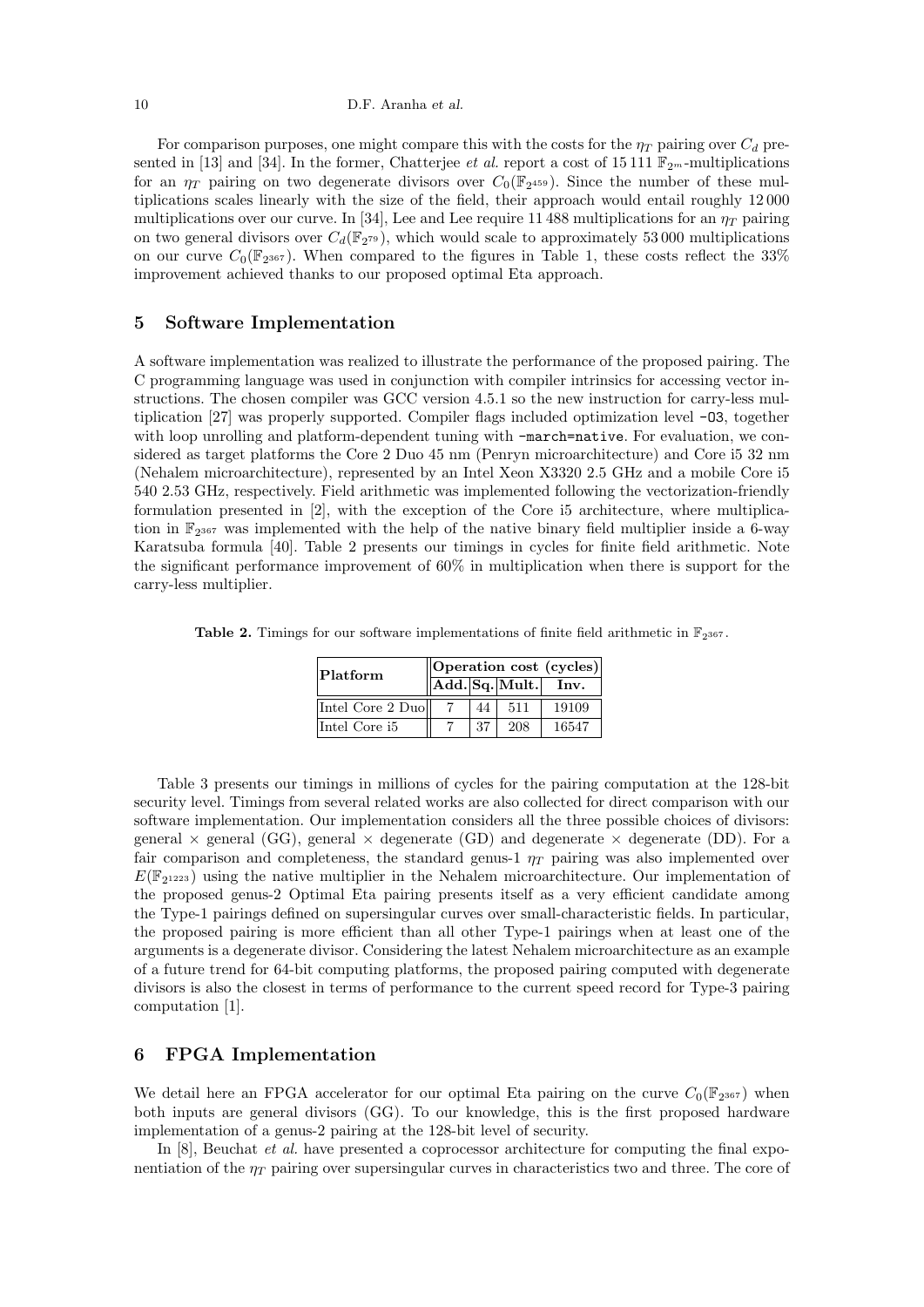| Implementation          | Curve                        | Pairing                                     |       | Intel Core 2 Intel Core Nehalem<br>$(\times 10^6 \text{ cycles})$ $(\times 10^6 \text{ cycles})$ |
|-------------------------|------------------------------|---------------------------------------------|-------|--------------------------------------------------------------------------------------------------|
| Beuchat et al. [7]      | $E(\mathbb{F}_{21223})$      |                                             | 23.03 |                                                                                                  |
|                         | $E(\mathbb{F}_{3359})$       | $\eta_T$                                    | 15.13 |                                                                                                  |
| Aranha et al. [3]       | $E(\mathbb{F}_{21223})$      | $\eta_T$                                    | 18.76 |                                                                                                  |
| Chatterjee et al. [13]  | $E(\mathbb{F}_{21223})$      |                                             | 19.0  |                                                                                                  |
|                         | $E(\mathbb{F}_{3359})$       | $\eta_T$                                    | 15.8  |                                                                                                  |
|                         | $C_0(\mathbb{F}_{2439})$     | $\eta_T$ (DD)                               | 16.4  |                                                                                                  |
| Naehrig $et \ al. [41]$ | $E(\mathbb{F}_p)$            | Opt. Ate                                    | 4.38  |                                                                                                  |
| Beuchat et al. [6]      | $\overline{E}(\mathbb{F}_p)$ | Opt. Ate                                    | 2.95  | 2.33                                                                                             |
| Aranha et al. [1]       | $E(\mathbb{F}_p)$            | Opt. Ate                                    | 2.19  | 1.69                                                                                             |
| This work               | $E(\mathbb{F}_{2^{1223}})$   | $\eta_T$                                    |       | 6.86                                                                                             |
|                         |                              | Opt. Eta (DD)                               | 4.87  | 2.44                                                                                             |
| This work               |                              | $ C_0(\mathbb{F}_{2^{367}}) $ Opt. Eta (GD) | 9.21  | 4.47                                                                                             |
|                         |                              | Opt. Eta (GG)                               | 18.36 | 8.57                                                                                             |

Table 3. Software implementations of pairing at the 128-bit security level.

their arithmetic and logic unit is a parallel–serial multiplier processing D coefficients of an operand at each clock cycle, along with a unified operator supporting addition, Frobenius map, and n-fold Frobenius map. Intermediate results are stored in a register file implemented by means of dualported RAM (cf. Appendix B for the details of the architecture). As illustrated by Estibals [16], this streamlined design also allows one to design a low-area yet efficient FPGA accelerator for the Tate pairing over supersingular elliptic curves. For these reasons, we decided to adapt such a finite field coprocessor for implementing our optimal Eta pairing. In the case of the finite field  $\mathbb{F}_{2^{367}}$ , we selected the parameters  $D = 16$  and  $n = 3$  for this coprocessor. We captured our architectures in the VHDL language and prototyped our design on Xilinx Virtex-II Pro, Virtex-4, and Spartan-3 FPGAs with average speedgrade (Table 4). Place-and-route results show for instance that our pairing accelerator uses 4518 slices and 20 RAM blocks of a Virtex-4 device clocked at 220 MHz.

For comparison purposes, we also included recent hardware implementation results from the literature in Table 4. It appears that our design is very compact and that its computation time remains comparable to other 128-bit-security implementations. This is even more so when noting that our performance estimates are given for the pairing of two general divisors, and that a speedup of 2 or 4 might be expected from the use of one or two degenerate divisors, respectively.

ASIC implementations of pairings on BN curves with 128 bits of security have also been proposed by Fan et al. [17] and Kammler et al. [31], and compute a pairing in 2.91 and 15.8 ms, respectively. It is however difficult to make a fair comparison between our respective works since the curves and the target technologies are not the same.

| <b>Implementation</b> | Curve                                                | Sec.<br>(bits) | <b>FPGA</b>    | Area                 | Freq.<br>$\text{(slices)}   (\text{MHz})$ | Time<br>$(\mu s)$ | $Area\times time$<br>slices.s) |
|-----------------------|------------------------------------------------------|----------------|----------------|----------------------|-------------------------------------------|-------------------|--------------------------------|
| Ronan et al. [42]     | $\overline{C_0}(\mathbb{F}_{2^{103}})$<br>(DD        | 75             | $xc2vp100-6$   | 30464                | 41                                        | 132               | 4.02                           |
| Beuchat et al. [8]    | $E(\mathbb{F}_{2691})$                               | 105            | $xc4v1x200-11$ | 78874                | 130                                       | 19                | 1.48                           |
|                       | $E(\mathbb{F}_{3313})$                               | 109            | $xc4v1x200-11$ | 97105                | 159                                       | 17                | 1.64                           |
| Duquesne and          | $E(\mathbb{F}_{p_{254}})$                            | 126            | ep2c35         | $14274^{\dagger}$    | 91                                        | 1940              |                                |
| Guillermin [15]       |                                                      |                | ep3s50         | $4233^{\frac{1}{7}}$ | 165                                       | 1070              |                                |
| Ghosh $et \ al. [24]$ | $\overline{E}(\mathbb{F}_{\frac{p_{256}}{p_{256}}})$ | 128            | xc4vlx200-12   | 52000                | 50                                        | 16400             | 852.8                          |
| Estibals [16]         | $E(\mathbb{F}_{35\cdot 97})$                         | 128            | $xc4v1x25-11$  | 4755                 | 192                                       | 2227              | 10.59                          |
|                       |                                                      |                | $xc3s1000-5$   | 4713                 | 104                                       | 4113              | 19.38                          |
| Fan $et$ al. [18]     | $\overline{E}(\mathbb{F}_{p_{256}})$                 | 128            | xc6v1x240      | $4014*$              | 210                                       | 1170              |                                |
| This work             | $C_0(\mathbb{F}_{2^{367}})$<br>(GG)                  | 128            | $xc2vp30-6$    | 4646                 | 176                                       | 4405              | 20.5                           |
|                       |                                                      |                | $xc4v1x25-11$  | 4518                 | 220                                       | 3518              | 15.9                           |
|                       |                                                      |                | $xc3s1500-5$   | 4713                 | 114                                       | 6800              | 32.0                           |

Table 4. FPGA implementations of pairings at medium- and high-security levels.

†Number of logic elements (LEs); this design also uses several embedded multipliers.

‡Number of ALMs; this design also uses several embedded DSP blocks.

<sup>∗</sup>Number of Virtex-6 slices; this design also uses 42 embedded DSP blocks.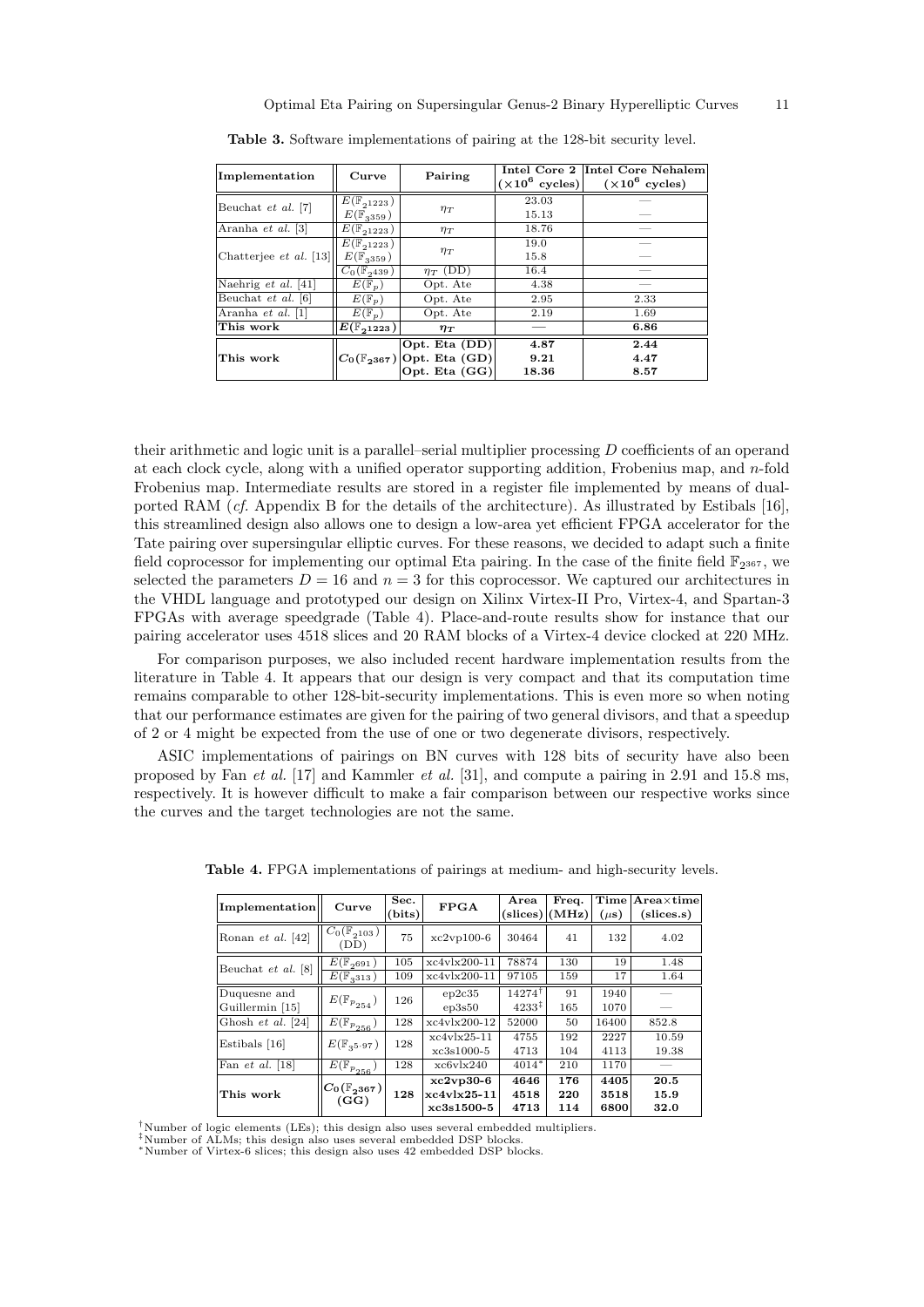## 7 Conclusion and Perspectives

We presented a novel optimal Eta pairing algorithm on supersingular genus-2 binary hyperelliptic curves. Starting from Vercauteren's work on optimal pairings [44], we described how to exploit the action of the  $2^{3m}$ -th power Verschiebung in order to further reduce the loop length of Miller's algorithm with respect to the genus-2  $\eta_T$  approach [4], thus resulting in a 33% improvement.

In order to demonstrate the efficiency of our approach, we implemented the optimal Eta pairing at the 128-bit security level in software and hardware. As far as Type-1 pairings are concerned, our results show that genus-2 curves are a very effective alternative to supersingular elliptic curves and can even compete with the Type-3 pairings provided by ordinary curves such as BN curves.

We have designed as well an FPGA coprocessor for computing the proposed pairing, which also compares very well against other hardware pairing implementations. Additionally, this is the first known hardware pairing implementation over a genus 2 hyperelliptic curve reaching 128 bits of security.

Building upon this work, we now plan to study more precisely the action of other purely inseparable maps on  $C_d$  along with the corresponding pairing algorithms, so as to identify which one is the most efficient from an implementation point of view. Indeed, apart from the presented optimal Eta pairing based on the action of  $\hat{\phi}_{2^{3m}}$ , one can also construct optimal Ate pairings using the action of  $\phi_{2^{3m}}$ , or that of  $\phi_{2^m}$  under the distortion map  $\sigma_{\theta}$ , the most promising candidate being the optimal Ate pairing for the action of  $\phi_{2^m}$  under the distortion map  $\psi = (2^{3m} + \phi_{2^m})\sigma_{\tau}$ .

Furthermore, Lubicz & Robert have recently presented a novel technique for computing the Weil and Tate pairings over abelian varieties based on an efficient representation of their elements by means of theta functions [35]. We are planning to investigate the application of this method to the case of our proposed genus-2 optimal Eta pairing, as both software and hardware implementations might benefit from the faster arithmetic of theta functions.

#### Acknowledgments

First of all, the authors would like to express their deepest thanks to Guillaume Hanrot who advised us to have a go at genus-2 pairings. He shall receive here our utmost gratitude.

The authors would also like to thank Pierrick Gaudry for the careful proof-reading of the technical sections of this paper, along with Gaëtan Bisson, Romain Cosset, and Emmanuel Thomé who were always available to provide some clear answers to our many questions.

# References

- 1. Aranha, D., Karabina, K., Longa, P., Gebotys, C., López, J.: Faster explicit formulas for computing pairings over ordinary curves. In: Paterson, K. (ed.) Advances in Cryptology–EUROCRYPT 2011. Lecture Notes in Computer Science, vol. 6632, pp. 48–68. Springer (2011)
- 2. Aranha, D.F., L´opez, J., Hankerson, D.: Efficient software implementation of binary field arithmetic using vector instruction sets. In: Abdalla, M., Barreto, P. (eds.) Progress in Cryptology– LATINCRYPT 2010. Lecture Notes in Computer Science, vol. 6212, pp. 144–161. Springer (2010)
- 3. Aranha, D.F., López, J., Hankerson, D.: High-speed parallel software implementation of the  $\eta_T$  pairing. In: Pieprzyk, J. (ed.) Topics in Cryptology–CT-RSA 2010. Lecture Notes in Computer Science, vol. 5985, pp. 89–105. Springer (2010)
- 4. Barreto, P., Galbraith, S., O´ Eigeartaigh, C., Scott, M.: Efficient pairing computation on supersingular ´ Abelian varieties. Designs, Codes and Cryptography 42, 239–271 (2007)
- 5. Barreto, P., Naehrig, M.: Pairing-friendly elliptic curves of prime order. In: Preneel, B., Tavares, S. (eds.) Selected Areas in Cryptography–SAC 2005. Lecture Notes in Computer Science, vol. 3897, pp. 319–331. Springer (2006)
- 6. Beuchat, J.L., Díaz, J.G., Mitsunari, S., Okamoto, E., Rodríguez-Henríquez, F., Teruya, T.: Highspeed software implementation of the optimal ate pairing over Barreto–Naehrig curves. In: Joye, M., Miyaji, A., Otsuka, A. (eds.) Pairing-Based Cryptography–Pairing 2010. pp. 21–39. No. 6487 in Lecture Notes in Computer Science, Springer (2010)
- 7. Beuchat, J.L., López-Trejo, E., Martínez-Ramos, L., Mitsunari, S., Rodríguez-Henríquez, F.: Multicore implementation of the Tate pairing over supersingular elliptic curves. In: Garay, J., Miyaji, A., Otsuka, A. (eds.) Cryptology and Network Security–CANS 2009. pp. 413–432. No. 5888 in Lecture Notes in Computer Science, Springer (2009)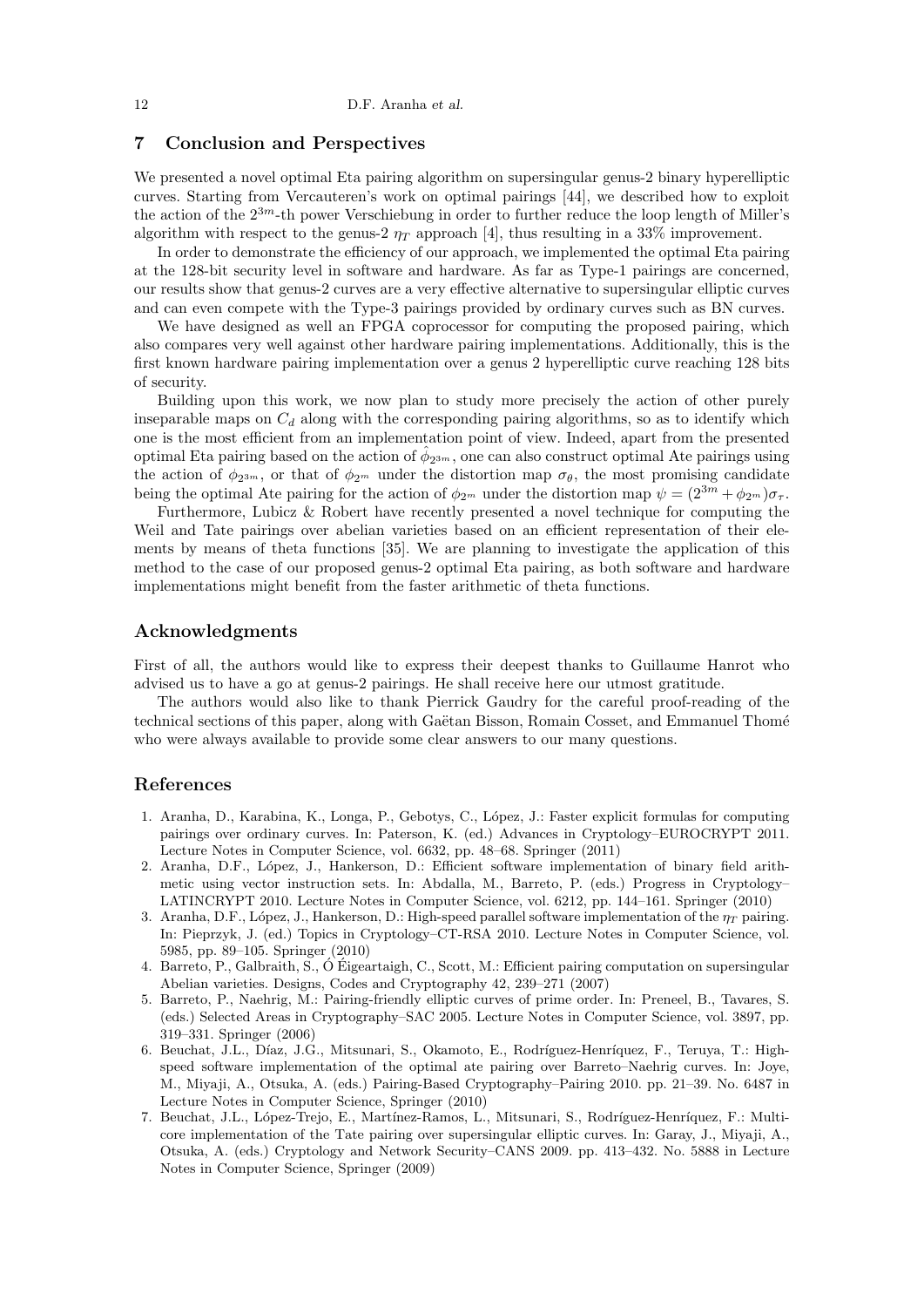- 8. Beuchat, J.L., Detrey, J., Estibals, N., Okamoto, E., Rodríguez-Henríquez, F.: Fast architectures for the  $\eta_T$  pairing over small-characteristic supersingular elliptic curves. In: Bruguera, J., Cornea, M., Das Sarma, D. (eds.) IEEE Transactions on Computers, Special Section on Computer Arithmetic, vol. 60(2), pp. 266–281. IEEE Computer Society (Feb 2011)
- 9. Boneh, D., Franklin, M.: Identity-based encryption from the Weil pairing. In: Kilian, J. (ed.) Advances in Cryptology–CRYPTO 2001. pp. 213–229. No. 2139 in Lecture Notes in Computer Science, Springer (2001)
- 10. Boneh, D., Gentry, C., Waters, B.: Collusion resistant broadcast encryption with short ciphertexts and private keys. In: Shoup, V. (ed.) Advances in Cryptology–CRYPTO 2005. pp. 258–275. No. 3621 in Lecture Notes in Computer Science, Springer (2005)
- 11. Boneh, D., Lynn, B., Shacham, H.: Short signatures from the Weil pairing. In: Boyd, C. (ed.) Advances in Cryptology–ASIACRYPT 2001. pp. 514–532. No. 2248 in Lecture Notes in Computer Science, Springer (2001)
- 12. Cantor, D.: Computing in the Jacobian of a hyperelliptic curve. Mathematics of Computation 48(177), 95–101 (Jan 1987)
- 13. Chatterjee, S., Hankerson, D., Menezes, A.: On the efficiency and security of pairing-based protocols in the type 1 and type 4 settings. In: Hasan, M., Helleseth, T. (eds.) Arithmetic of Finite Fields–WAIFI 2010. Lecture Notes in Computer Science, vol. 6087, pp. 114–134. Springer (2010)
- 14. Cohen, H., Frey, G. (eds.): Handbook of Elliptic and Hyperelliptic Curve Cryptography. Discrete Mathematics and its Applications, Chapman & Hall/CRC (2006)
- 15. Duquesne, S., Guillermin, N.: A FPGA pairing implementation using the residue number system. Cryptology ePrint Archive, Report 2011/176 (2011), available at http://eprint.iacr.org/2011/ 176.pdf
- 16. Estibals, N.: Compact hardware for computing the Tate pairing over 128-bit-security supersingular curves. In: Joye, M., Miyaji, A., Otsuka, A. (eds.) Pairing-Based Cryptography–Pairing 2010. pp. 397–416. No. 6487 in Lecture Notes in Computer Science, Springer (2010)
- 17. Fan, J., Vercauteren, F., Verbauwhede, I.: Faster  $\mathbb{F}_p$ -arithmetic for cryptographic pairings on Barreto– Naehrig curves. In: Clavier, C., Gaj, K. (eds.) Cryptographic Hardware and Embedded Systems–CHES 2009. pp. 240–253. No. 5747 in Lecture Notes in Computer Science, Springer (2009)
- 18. Fan, J., Vercauteren, F., Verbauwhede, I.: Efficient hardware implementation of  $\mathbb{F}_p$ -arithmetic for pairing-friendly curves. IEEE Transactions on Computers (2011), to appear.
- 19. Frey, G., Rück, H.G.: A remark concerning m-divisibility and the discrete logarithm in the divisor class group of curves. Mathematics of Computation 62(206), 865–874 (Apr 1994)
- 20. Galbraith, S., Paterson, K., Smart, N.: Pairings for cryptographers. Discrete Applied Mathematics 156, 3113–3121 (Jan 2008)
- 21. Galbraith, S.: Supersingular curves in cryptography. In: Boyd, C. (ed.) Advances in Cryptology– ASIACRYPT 2001. pp. 495–513. No. 2248 in Lecture Notes in Computer Science, Springer (2001)
- 22. Galbraith, S.D., Pujolàs, J., Ritzenthaler, C., Smith, B.: Distortion maps for genus two curves. Journal of Mathematical Cryptography 3(1), 1–18 (May 2009)
- 23. Gaudry, P., Hess, F., Smart, N.: Constructive and destructive facets of Weil descent on elliptic curves. Journal of Cryptology 15(1), 19–46 (2001)
- 24. Ghosh, S., Mukhopadhyay, D., Chowdhury, D.: High speed flexible pairing cryptoprocessor on FPGA platform. In: Joye, M., Miyaji, A., Otsuka, A. (eds.) Pairing-Based Cryptography–Pairing 2010. pp. 450–466. No. 6487 in Lecture Notes in Computer Science, Springer (2010)
- 25. Granger, R., Hess, F., Oyono, R., Thériault, N., Vercauteren, F.: Ate pairing on hyperelliptic curves. In: Naor, M. (ed.) Advances in Cryptology–EUROCRYPT 2007. pp. 430–447. No. 4515 in Lecture Notes in Computer Science, Springer (2007)
- 26. Granger, R., Page, D., Smart, N.: High security pairing-based cryptography revisited. In: Hess, F., Pauli, S., Pohst, M. (eds.) Algorithmic Number Theory–ANTS VII. pp. 480–494. No. 4076 in Lecture Notes in Computer Science, Springer (2006)
- 27. Gueron, S., Kounavis, M.E.: Carry-less multiplication and its usage for computing the GCM mode. White paper, available at http://software.intel.com/
- 28. Hess, F.: Pairing lattices. In: Galbraith, S., Paterson, K. (eds.) Pairing-Based Cryptography–Pairing 2008. pp. 18–38. No. 5209 in Lecture Notes in Computer Science, Springer (2008)
- 29. Hess, F., Smart, N., Vercauteren, F.: The Eta pairing revisited. IEEE Transactions on Information Theory 52(10), 4595–4602 (Oct 2006)
- 30. Joux, A.: A one round protocol for tripartite Diffie–Hellman. In: Bosma, W. (ed.) Algorithmic Number Theory–ANTS IV. pp. 385–394. No. 1838 in Lecture Notes in Computer Science, Springer (2000)
- 31. Kammler, D., Zhang, D., Schwabe, P., Scharwaechter, H., Langenberg, M., Auras, D., Ascheid, G., Mathar, R.: Designing an ASIP for cryptographic pairings over Barreto–Naehrig curves. In: Clavier, C., Gaj, K. (eds.) Cryptographic Hardware and Embedded Systems–CHES 2009. pp. 254–271. No. 5747 in Lecture Notes in Computer Science, Springer (2009)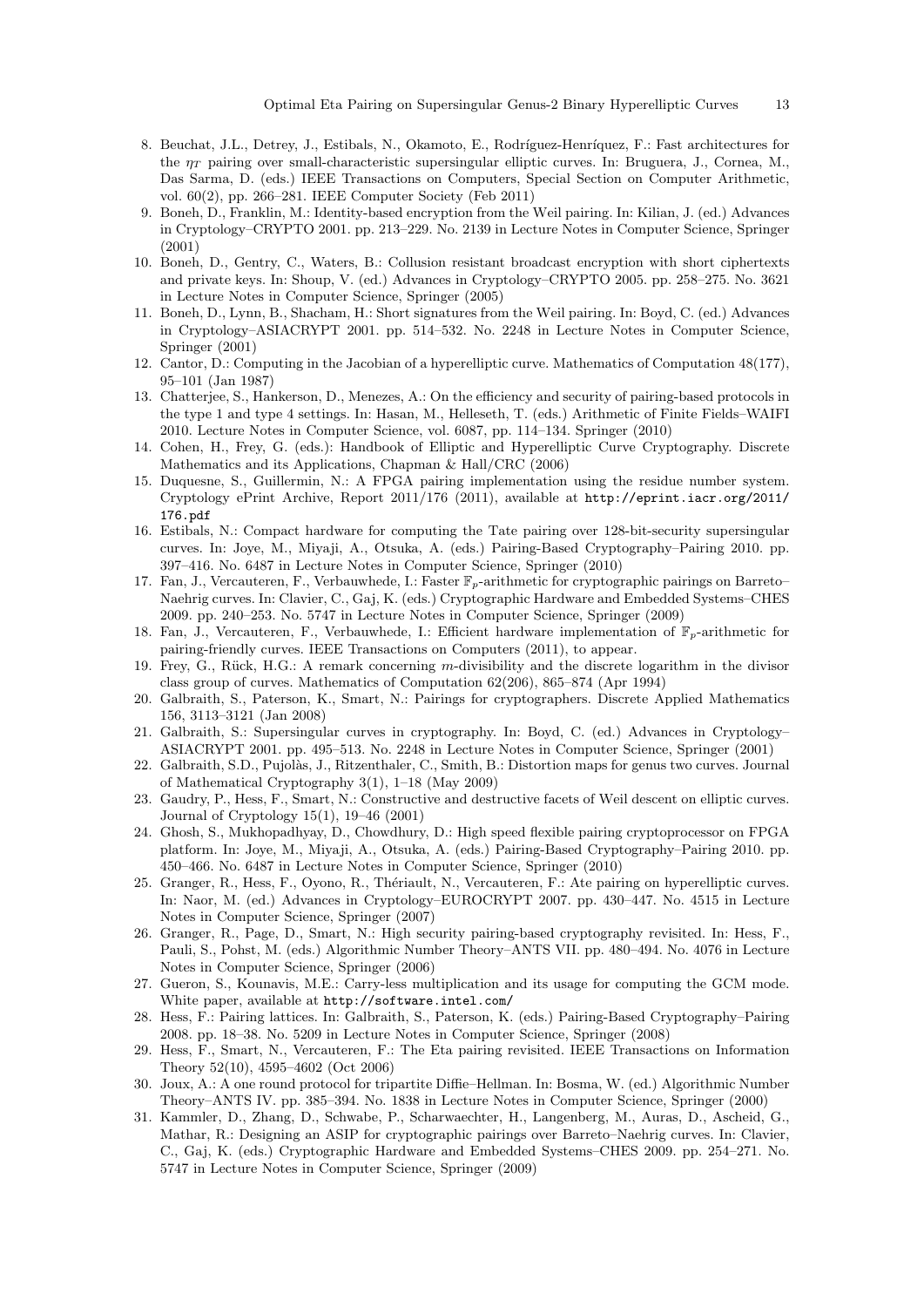- 32. Koblitz, N., Menezes, A.: Pairing-based cryptography at high security levels. In: Smart, N. (ed.) Cryptography and Coding. pp. 13–36. No. 3796 in Lecture Notes in Computer Science, Springer (2005)
- 33. Lee, E., Lee, H.S., Park, C.M.: Efficient and generalized pairing computation on abelian varieties. Cryptology ePrint Archive, Report 2008/040 (2008), available at http://eprint.iacr.org/2008/ 040.pdf
- 34. Lee, E., Lee, Y.: Tate pairing computation on the divisors of hyperelliptic curves of genus 2. Journal of the Korean Mathematical Society 45(4), 1057–1073 (Jul 2008)
- 35. Lubicz, D., Robert, D.: Efficient pairing computation with Theta functions. In: Hanrot, G., Morain, F., Thom´e, E. (eds.) Algorithmic Number Theory–ANTS IX. Lecture Notes in Comput. Sci., vol. 6197, pp. 251–269. Springer (2010)
- 36. Menezes, A., Okamoto, T., Vanstone, S.: Reducing elliptic curves logarithms to logarithms in a finite field. IEEE Transactions on Information Theory 39(5), 1639–1646 (Sep 1993)
- 37. Miller, V.: Short programs for functions on curves (1986), available at http://crypto.stanford.edu/ miller
- 38. Miller, V.: The Weil pairing, and its efficient calculation. Journal of Cryptology 17(4), 235–261 (2004)
- 39. Mitsunari, S., Sakai, R., Kasahara, M.: A new traitor tracing. IEICE Trans. Fundamentals E85–A(2), 481–484 (Feb 2002)
- 40. Montgomery, P.: Five, six, and seven-term Karatsuba-like formulae. IEEE Transactions on Computers 54(3), 362–369 (Mar 2005)
- 41. Naehrig, M., Niederhagen, R., Schwabe, P.: New software speed records for cryptographic pairings. In: Abdalla, M., Barreto, P. (eds.) Progress in Cryptology–LATINCRYPT 2010. pp. 109–123. No. 6212 in Lecture Notes in Computer Science, Springer (2010)
- 42. Ronan, R., Ó hÉigeartaigh, C., Murphy, C., Scott, M., Kerins, T.: Hardware acceleration of the Tate pairing on a genus 2 hyperelliptic curve. Journal of Systems Architecture 53, 85–98 (2007)
- 43. Sakai, R., Ohgishi, K., Kasahara, M.: Cryptosystems based on pairing. In: 2000 Symposium on Cryptography and Information Security–SCIS 2000. pp. 26–28 (2000)
- 44. Vercauteren, F.: Optimal pairings. IEEE Transactions on Information Theory 56(1), 455–461 (Jan 2010)
- 45. Verheul, E.R.: Evidence that XTR is more secure than supersingular elliptic curve cryptosystems. Journal of Cryptology 17(4), 277–296 (2004)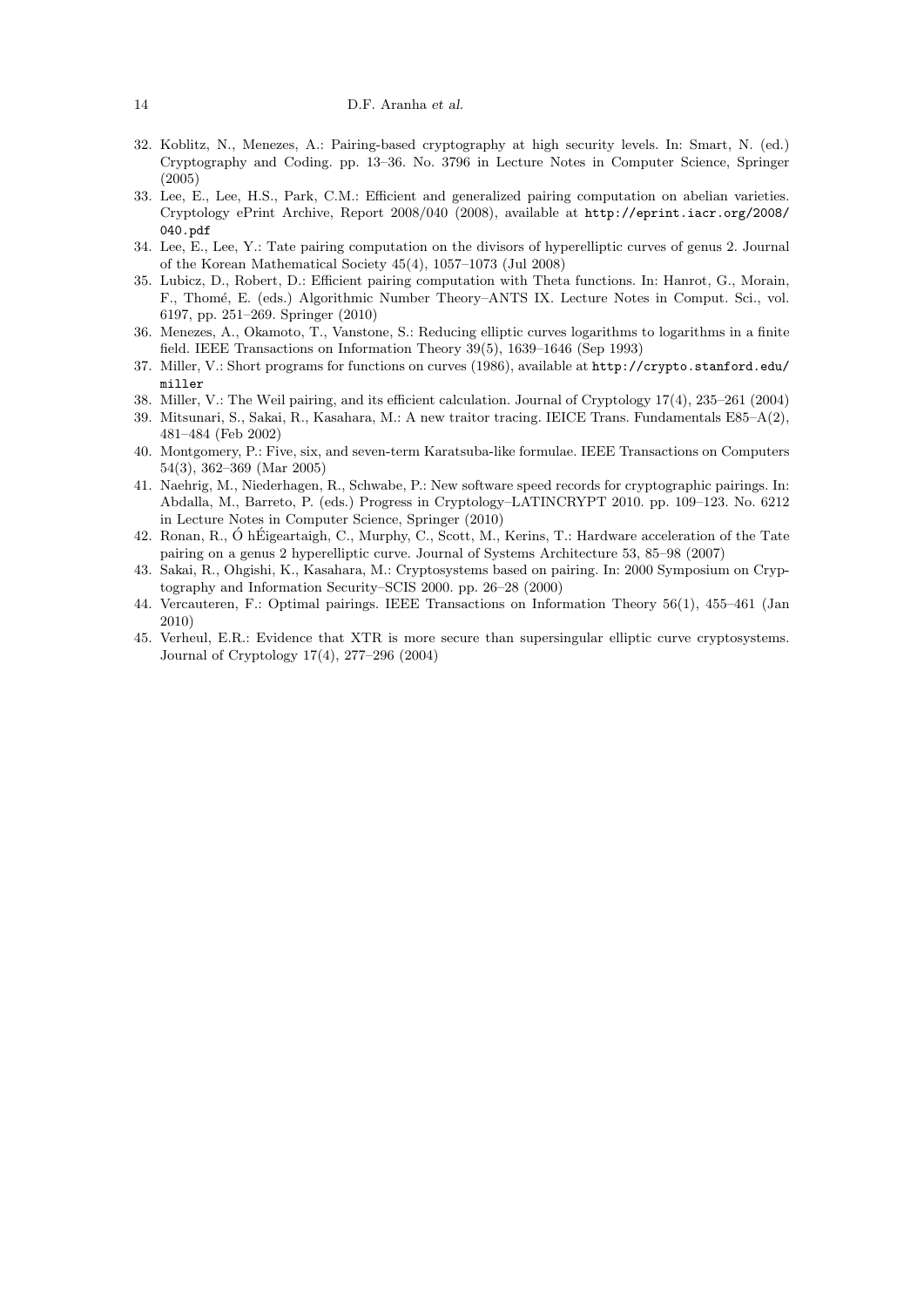# A Algorithms for Computing the Optimal Eta Pairing

We detail here the two algorithms used to compute the optimal Eta pairing described in Section 4. The choice of the algorithm to use depends on the value of m mod 6.

**Algorithm 1** Computation of the optimal Eta pairing when  $m \equiv 1 \pmod{6}$ .

**Input:**  $\overline{D}_1$  and  $\overline{D}_2 \in \text{Jac}_{C_d}(\mathbb{F}_{2^m})[\ell]$  represented by the reduced divisors  $D_1$  and  $D_2$ . **Output:**  $\eta_{[c_0,c_1]}(\overline{D}_1,\overline{D}_2) \in \mu_{\ell} \subseteq \mathbb{F}_{2^{12m}}^*$ . 1.  $G_1 \leftarrow 1$ ;  $R_1 \leftarrow [\delta] D_1$ ;  $E_2 \leftarrow \epsilon(\psi(D_2))$ 2. for  $i \leftarrow 1$  to  $(m-1)/6$  do 3.  $G_1 \leftarrow G_1^8 \cdot f_{8,R_1}(E_2)$ 4.  $R_1 \leftarrow [8]R_1$ 5. end for  $\int G_1 = f_{2^{(m-1)/2}, [\delta]D_1}(E_2)$  and  $R_1 = [\delta 2^{(m-1)/2}]D_1$ . 6.  $G_2 \leftarrow g_1^{\delta}$ ;  $R_2 \leftarrow [\delta] R_1$ 7. for  $i \leftarrow 1$  to  $(m-1)/6$  do 8.  $G_2 \leftarrow G_2^8 \cdot f_{8,R_2}(E_2)$ 9.  $R_2 \leftarrow [8]R_2$ 10. end for  $\int G_2 = f_{2^{m-1},D_1}(E_2)$  and  $R_2 = [2^{m-1}]D_1$ . 11.  $G_2 \leftarrow G_2^2 \cdot f_{2,R_2}$  $\#G_2 = f_{2^m,D_1}(E_2).$ 12.  $F_0 \leftarrow G_1 \cdot g_{R_1,D_1}(E_2)$  $(E_2)$  //  $F_0 = f_{c_0,D_1}(E_2)$ . 13.  $F_1 \leftarrow G_1 \cdot G_2 \cdot g_{[2]R_2, R_1}(E_2)$  $(E_2)$  //  $F_1 = f_{c_1,D_1}(E_2)$ . 14. **return**  $(F_1^{2^{3m}} \cdot F_0)^{(2^{12m}-1)/L}$ 

**Algorithm 2** Computation of the optimal Eta pairing when  $m \equiv 5 \pmod{6}$ . **Input:**  $\overline{D}_1$  and  $\overline{D}_2 \in \text{Jac}_{C_d}(\mathbb{F}_{2^m})[\ell]$  represented by the reduced divisors  $D_1$  and  $D_2$ .  $\textbf{Output:} \; \eta_{[2c_0,2c_1]}(\overline{D}_1,\overline{D}_2) = \eta_{[c_0,c_1]}(\overline{D}_1,\overline{D}_2)^2 \in \mu_\ell \subseteq \mathbb{F}_{2^{12m}}^*.$ 1.  $G_1 \leftarrow 1$ ;  $R_1 \leftarrow [\delta] D_1$ ;  $E_2 \leftarrow \epsilon(\psi(D_2))$ 2. for  $i \leftarrow 1$  to  $(m+1)/6$  do 3.  $G_1 \leftarrow G_1^8 \cdot f_{8,R_1}(E_2)$ 4.  $R_1 \leftarrow [8]R_1$ 5. end for  $_{\beta(n+1)/2,[\delta]D_1}(E_2)$  and  $R_1=[\delta 2^{(m+1)/2}]D_1$ . 6.  $G_2 \leftarrow g_1^{\delta}$ ;  $R_2 \leftarrow [\delta] R_1$ 7. for  $i \leftarrow 1$  to  $(m+1)/6$  do 8.  $G_2 \leftarrow G_2^8 \cdot f_{8,R_2}(E_2)$ 9.  $R_2 \leftarrow [8]R_2$ <br>10. **end for** 10. **end for**  $\sqrt{G_2} = f_{2m+1,D_1}(E_2)$  and  $R_2 = [2^{m+1}]D_1$ . 11.  $F_0 \leftarrow G_1 \cdot f_{2,D_1}(E_2) \cdot g_{R_1,[2]D_1}$  $(E_2)$  //  $F_0 = f_{2c_0,D_1}(E_2).$ 12.  $F_1 \leftarrow G_1 \cdot G_2 \cdot g_{R_2,R_1}(E_2)$  $(E_2)$  //  $F_1 = f_{2c_1,D_1}(E_2)$ . 13. return  $(F_1^{2^{3m}} \cdot F_0)^{(2^{12m}-1)/L}$ 

# B Architecture of the hardware accelerator

We present in this section the design of the coprocessor by Beuchat *et al.* that we used for the computation of our optimal Eta pairing [8]. In order to best fit the arithmetic of  $\mathbb{F}_{2^{367}}$ , we parametrised their architecture as follows:

- The multiplier processes  $D = 16$  coefficients and thus performs a multiplication over  $\mathbb{F}_{2^{367}}$  in 23 clock cycles.
- We chose to support the 3-fold Frobenius map (*i.e.* raising to the eighth power) in the unified operator.